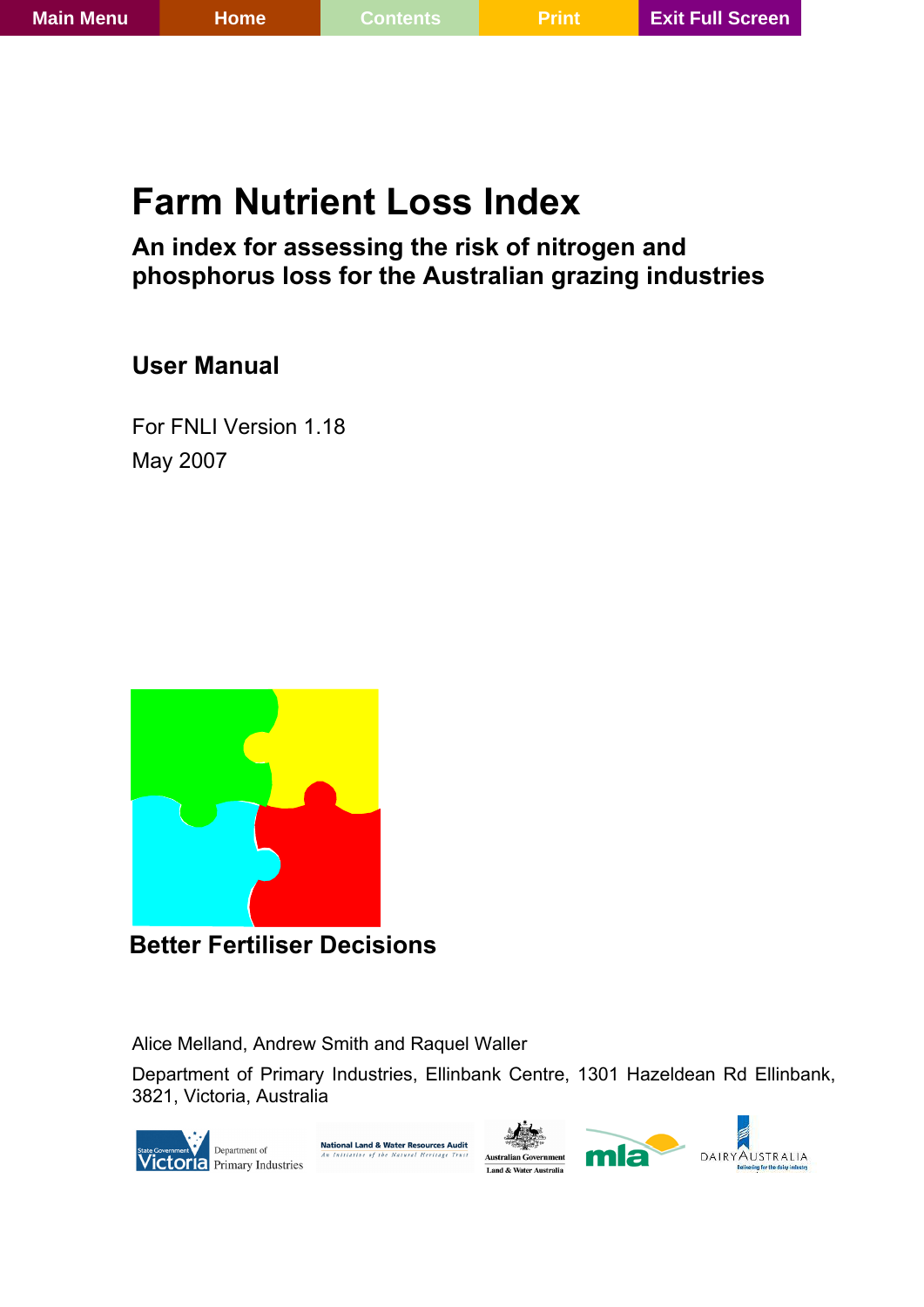### <span id="page-1-0"></span>**ACKNOWLEDGMENTS**

The FNLI was developed as part of the Better Fertiliser Decisions project with support from the Department of Primary Industries Victoria, Dairy Australia, Meat and Livestock Australia, Land and Water Australia, National Land and Water Resources Audit, Canpotex, state government agriculture departments and major fertiliser companies. The project team (KI Peverill, CJP Gourley, AR Melland, AP Smith, I Awty, RA Waller and P Strickland) acknowledge the technical assistance and advice received from K Wang (software development), D Gibson, S Sceney, MC Hannah (biometrics), the project National Network and Steering Group, and all the technical workshop participants from around Australia.

Farm Nutrient Loss Index User Manual

Published by the Victorian Government Department of Primary Industries

© The State of Victoria, Department of Primary Industries, June 2007. This publication is copyright. No part may be reproduced by any process except in accordance with the provisions of the Copyright Act 1968.

Authorised by the Victorian Government 1 Spring St, Melbourne, Victoria 3000 Australia

ISBN 978-1-74199-192-5 (CD-ROM) ISBN 978-1-74199-193-2 (online)

Disclaimer

This publication may be of assistance to you, but the Department of Primary Industries Victoria and the State of Victoria and its employees do not guarantee that the publication is without flaw of any kind, or is wholly appropriate for your particular purposes and therefore disclaims all liability for any error, loss or other consequence which may arise from reliance on any information contained herein.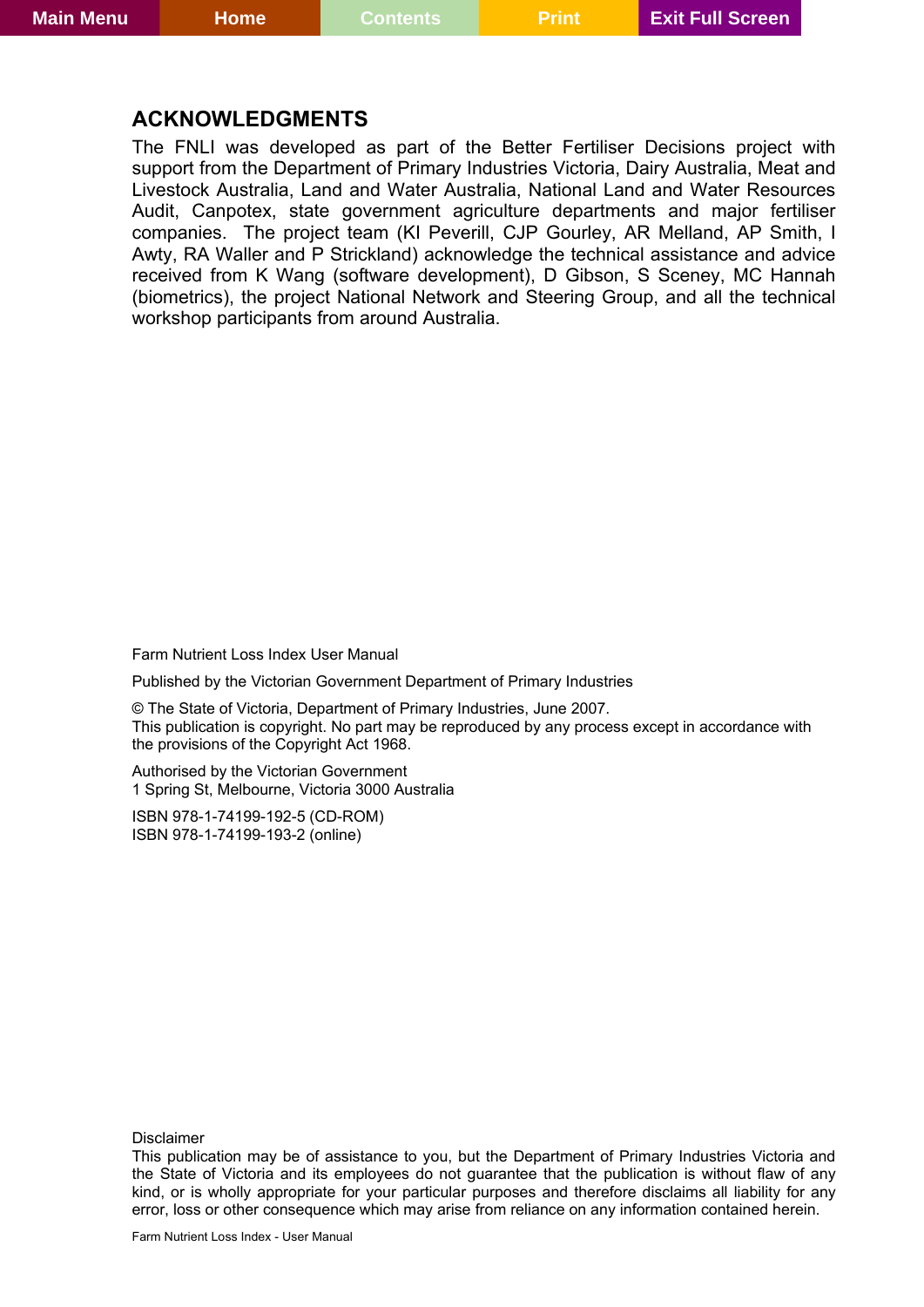# **TABLE OF CONTENTS**

|                                                                                         | .23 |
|-----------------------------------------------------------------------------------------|-----|
|                                                                                         |     |
| Table 1. Weights used in risk score calculation for P and N loss via runoff, subsurface |     |
|                                                                                         |     |
| Table 2. Weights used in risk score calculation for N loss in deep drainage  27         |     |
| Table 3. Weights used in risk score calculation for P loss in deep drainage  28         |     |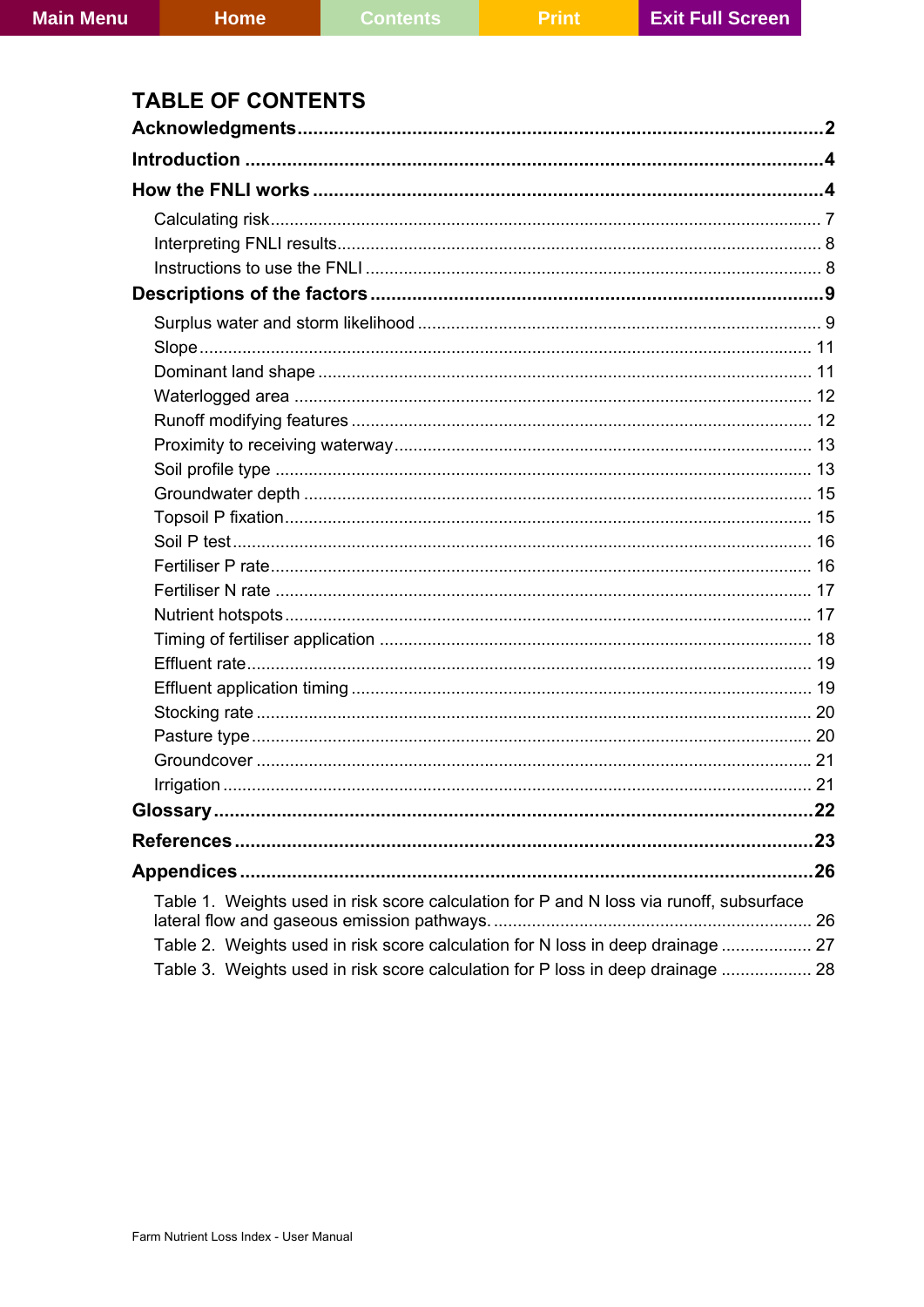### <span id="page-3-0"></span>**INTRODUCTION**

Nutrient loss from farms can be costly and has potential to cause degradation of waterways, groundwater and add to greenhouse gases. While there is ample information on nutrients and the problems they can cause if they escape from farms, to date there is no industry standard to guide farm advisors on identifying risky nutrient practices. The dairy, beef, sheep and fertiliser industries in Australia identified a need for a simple and practical tool to help farm advisors identify nutrient loss issues on individual farms.

The Farm Nutrient Loss Index (FNLI) draws together current knowledge on how nutrient loss occurs in a simple to use computer program available from the internet site www.asris.csiro.au. Over 90 nutrient management researchers, extension staff and fertiliser company representatives were consulted in the development of the FNLI.

The FNLI identifies the average annual risk of nitrogen (N) and phosphorus (P) loss from paddocks within pasture-based grazing systems, to waterways, groundwater and the atmosphere. For each paddock assessed, the FNLI identifies factors that pose a significant risk of nutrient loss. Alternative management practices can be trialled to check strategies aimed at lowering nutrient loss risk. The FNLI is not designed to estimate actual loads of nutrients lost from farms.

The FNLI was developed for nutrient management advisors to use in consultation with producers to help make environmentally-sound and cost-effective nutrient management decisions. Users can test year to year changes such as soil test levels. The FNLI can also be used to demonstrate the principles of nutrient loss.

The FNLI should be used in conjunction with soil fertility testing and nutrient budgeting in order to make informed decisions about how to maximise nutrient use efficiency and profitability, and minimise negative environmental impacts.

This User Manual provides background information on how to navigate through the FNLI software, how the FNLI calculates risks, and the scientific principles of nutrient loss that underpin the index.

#### **HOW THE FNLI WORKS**

The FNLI assesses the risk of N and P loss. Risk of nutrient loss is described as the likelihood and magnitude of nutrient loss occurring from a paddock or a group of paddocks that have similar features and are managed the same way.

The pathways of nutrient loss addressed by the FNLI are ([Figure 1\)](#page-4-0):

- runoff across the soil surface (runoff),
- drainage past the root zone (deep drainage),
- lateral flow through subsurface layers in the soil profile (subsurface lateral flow),
- emission of nitrous oxide, a significant 'greenhouse' gas (gaseous N emissions).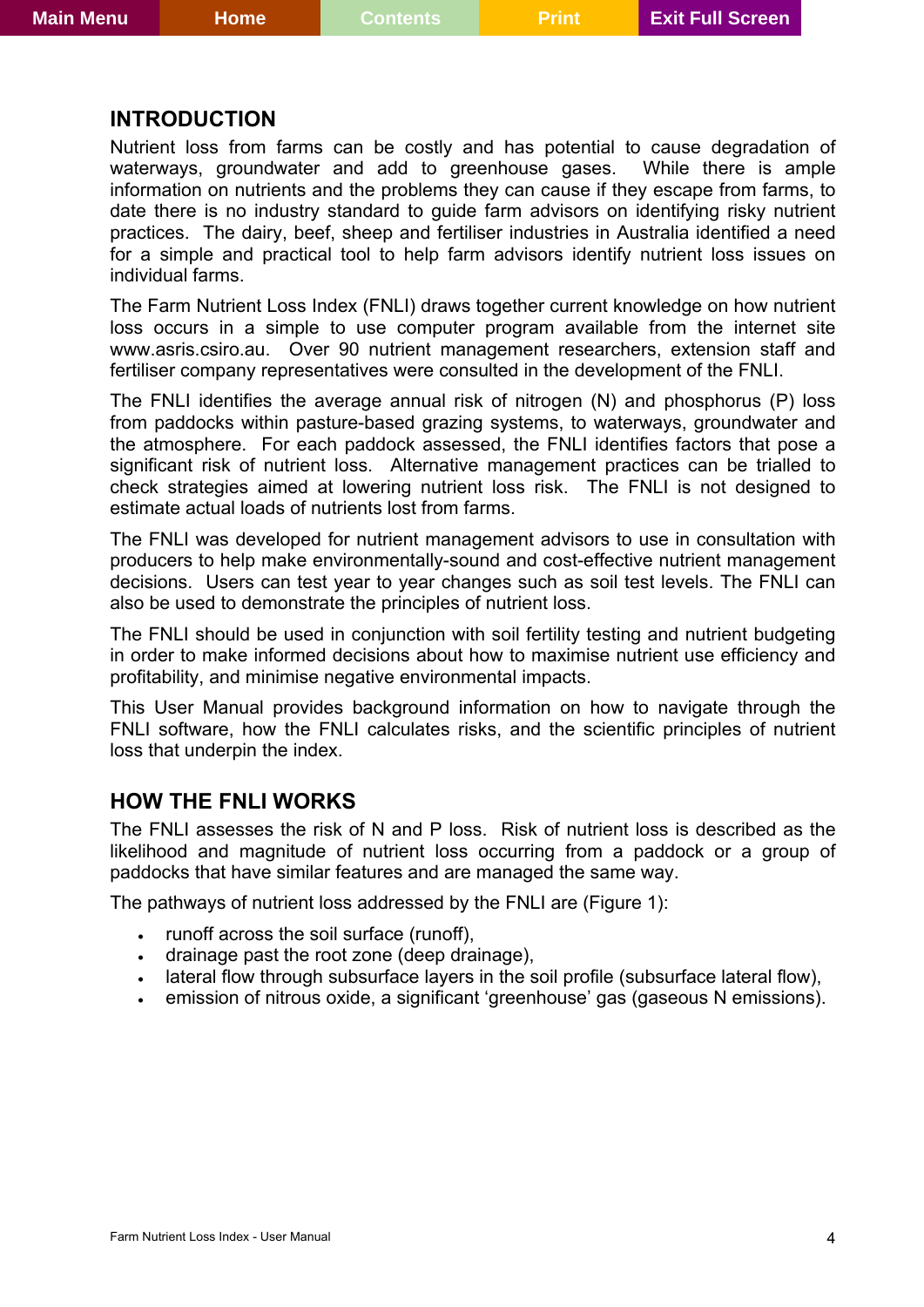

### <span id="page-4-0"></span>**Figure 1. Pathways of nutrient loss.**

The FNLI identifies the key factors that influence or reflect the availability of nutrients ('source' factors), and the transport and delivery of nutrients ('transport' factors). Where there is a source of nutrients, and the potential for nutrient movement, nutrient loss can occur. [Figure 2](#page-4-1) shows the source and transport factors addressed in the FNLI. The source and transport factors used to calculate the risk of nutrient loss via each loss pathway are presented in [Figure 3](#page-5-0) and [Figure 4.](#page-5-1) Definitions for these factors are described in detail in the following section and summarised in the Glossary.



<span id="page-4-1"></span>**Figure 2. When there is both a source of nutrients and the potential for nutrient transport, there is a risk of nutrient loss.**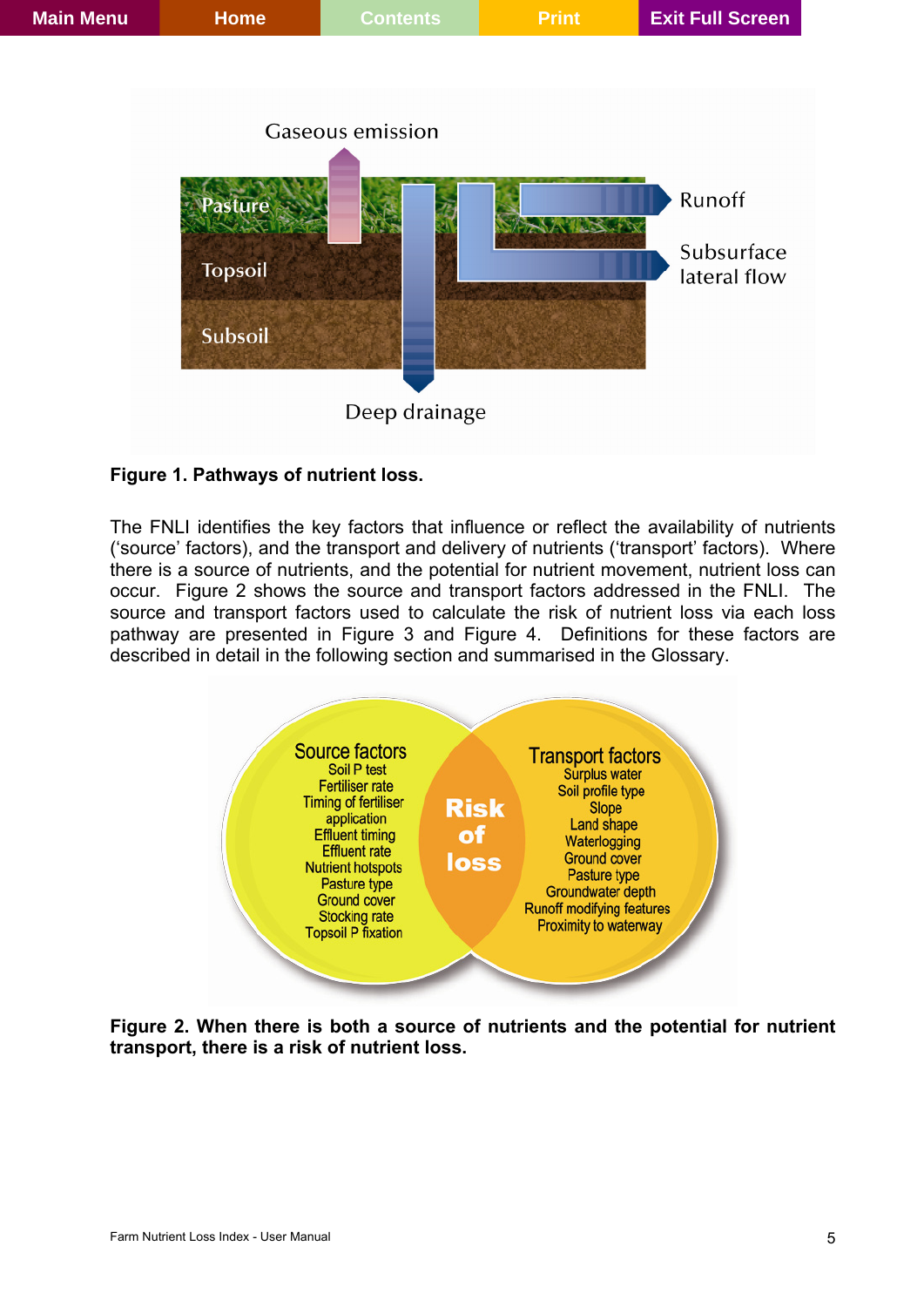| <b>Main Menu</b><br><b>Home</b> |                              | <b>Contents</b>                     | <b>Print</b>                 |                      | <b>Exit Full Screen</b>      |
|---------------------------------|------------------------------|-------------------------------------|------------------------------|----------------------|------------------------------|
|                                 |                              |                                     |                              |                      |                              |
|                                 |                              | <b>Phosphorus</b>                   |                              |                      |                              |
|                                 | <b>Runoff</b>                | <b>Subsurface</b><br><b>lateral</b> |                              |                      | <b>Deep drainage</b>         |
| <b>Transport</b>                | <b>Source</b>                | <b>Transport</b>                    | <b>Source</b>                | <b>Transport</b>     | <b>Source</b>                |
| <b>Surplus water</b>            | Timing of P <sup>1</sup>     | <b>Surplus water</b>                | Timing of P                  | <b>Surplus water</b> | Timing of P                  |
| Soil profile                    | <b>Hotspots</b>              | Soil profile                        | <b>Hotspots</b>              | Soil profile         | <b>Hotspots</b>              |
| <b>Slope</b>                    | $P$ rate <sup>1</sup>        | <b>Proximity to</b><br>waterway     | P rate                       | Pasture type         | P rate                       |
| <b>Land shape</b>               | <b>Stocking rate</b>         | <b>Pasture type</b>                 | <b>Stocking rate</b>         | Groundwater          | <b>Stocking rate</b>         |
| Waterlogged<br>area             | Groundcover                  |                                     | Soil test                    |                      | Soil test                    |
| <b>Runoff</b><br>modifiers      | Soil test                    |                                     | <b>Topsoil P</b><br>fixation |                      | <b>Topsoil P</b><br>fixation |
| <b>Proximity to</b><br>waterway | <b>Topsoil P</b><br>fixation |                                     |                              |                      |                              |
| Groundcover                     |                              |                                     |                              |                      |                              |
| <b>Pasture type</b>             |                              |                                     |                              |                      |                              |

<span id="page-5-0"></span>**Figure 3. Land features and management factors that contribute to risk the of P movement from grazed pastures. <sup>1</sup> Fertiliser or effluent P.** 

|                                 |                          |                                     | <b>Nitrogen</b>      |                         |                         |                      |
|---------------------------------|--------------------------|-------------------------------------|----------------------|-------------------------|-------------------------|----------------------|
| <b>Runoff</b>                   |                          | <b>Subsurface</b><br><b>lateral</b> |                      |                         | <b>Deep</b><br>drainage |                      |
| <b>Transport</b>                | <b>Source</b>            | <b>Transport</b>                    | <b>Source</b>        | <b>Transport</b>        | <b>Source</b>           |                      |
| <b>Surplus</b><br>water         | Timing of N <sup>1</sup> | <b>Surplus</b><br>water             | <b>Timing of N</b>   | <b>Surplus</b><br>water | <b>Timing of N</b>      | Timing of $N^1$      |
| Soil profile                    | <b>Hotspots</b>          | Soil profile                        | <b>Hotspots</b>      | Soil profile            | <b>Hotspots</b>         | <b>Hotspots</b>      |
| <b>Slope</b>                    | $N$ rate <sup>1</sup>    | <b>Proximity to</b><br>waterway     | N rate               | <b>Pasture type</b>     | N rate                  | N rate               |
| <b>Land shape</b>               | <b>Stocking rate</b>     | <b>Pasture type</b>                 | <b>Stocking rate</b> | Ground<br>water         | <b>Stocking rate</b>    | <b>Stocking rate</b> |
| Waterlogged<br>area             | Groundcover              |                                     |                      |                         |                         | Waterlogged<br>area  |
| <b>Runoff</b><br>modifiers      |                          |                                     |                      |                         |                         |                      |
| <b>Proximity to</b><br>waterway |                          |                                     |                      |                         |                         |                      |
| Groundcover                     |                          |                                     |                      |                         |                         |                      |
| <b>Pasture type</b>             |                          |                                     |                      |                         |                         |                      |

<span id="page-5-1"></span>**Figure 4. Land features and management factors that contribute to the risk of N movement from grazed pastures. <sup>1</sup> Fertiliser or effluent N.**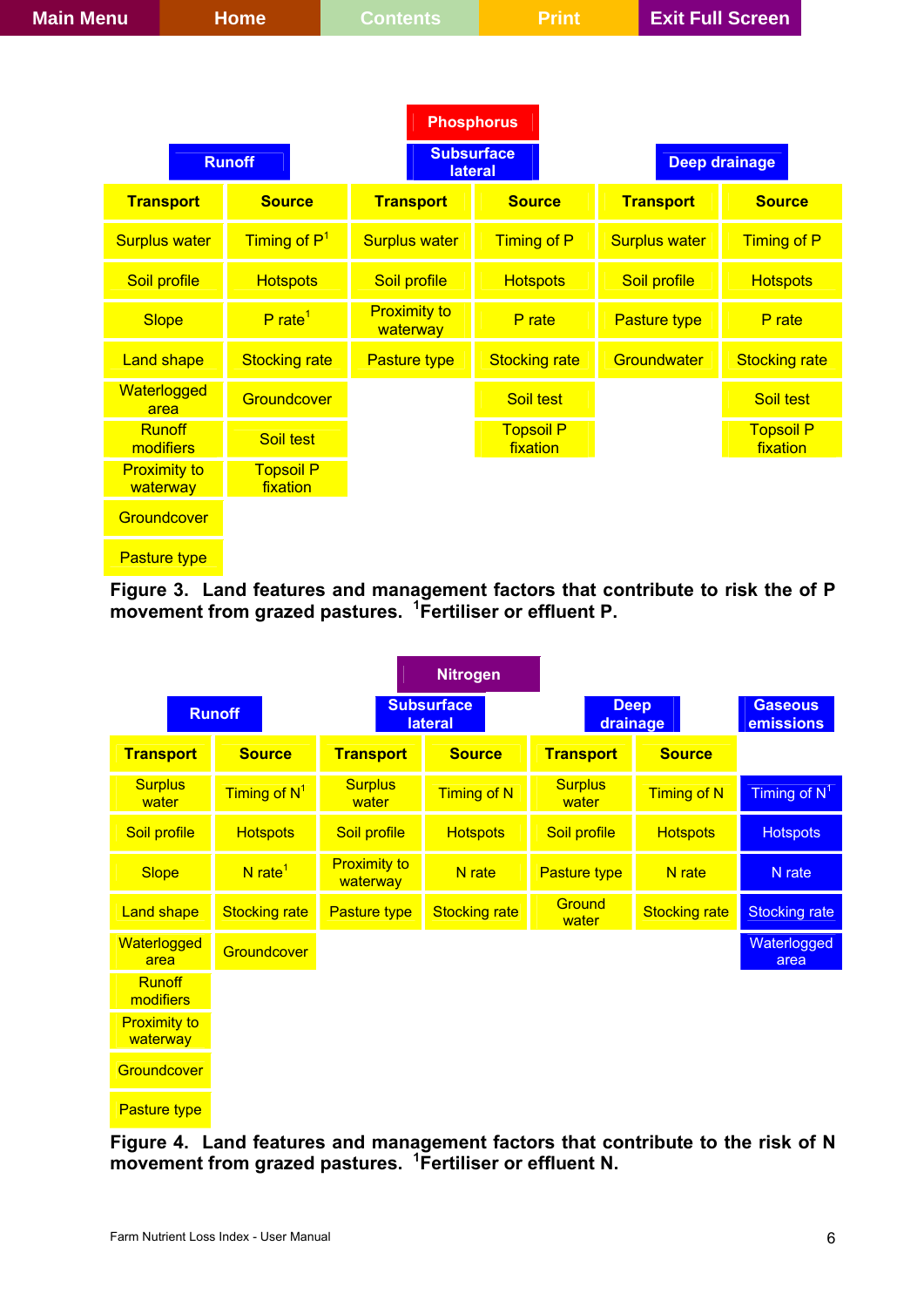### <span id="page-6-0"></span>**Calculating risk**

To obtain a risk ranking using the FNLI, users must work through a series of questions selecting the options that best match their paddock characteristics and management.

The options for each factor are assigned a rating of 1, 2, 4, or 8, based on their potential to increase the risk of nutrient loss. For example, for the factor '*Fertiliser P application rate*', the risk of P loss via runoff is higher when a high P rate is applied compared with a low P rate.

Each factor rating is weighted by a multiplier, indicating the relative importance of that factor in influencing nutrient loss via each pathway. The relative importance of a factor varies between grazing regions. For example, the amount of groundcover may have a relatively large influence on the source of P for loss in runoff in lower rainfall grazing regions, whereas the timing of fertiliser application may have a larger influence in high rainfall dairy systems.

The sum of all the weighted source factors, and the sum of all the weighted transport factors, are also weighted by multipliers to reflect how much the source of nutrients varies relative to the transport of nutrients in any environment (i.e. which aspect of loss is more limiting). The overall risk is the sum of the weighted source and transport factor totals (Figure 5). The weights may be modified as new knowledge about nutrient loss processes emerges. Risk ranking categories (low, medium, high or very high) have been assigned for each pathway based on validation against field data.



Sum of weighted source factors

Sum of weighted transport factors

#### **Figure 5. Diagram representing the calculation of the risk of N loss in subsurface lateral flow**

#### **Example: Calculation of risk score for N loss in subsurface lateral flow**

A paddock was assessed for N loss via subsurface lateral flow. The ratings for each factor are listed in the third column. Beneath the table is the calculation of the overall risk score for subsurface lateral flow for this paddock.

| Factor                                | Assessed criteria                       | Rating       |
|---------------------------------------|-----------------------------------------|--------------|
| Timing of N fertiliser application    | Apply when low runoff or drainage risk  | 2            |
| Nutrient hotspots (% area)            | $Low < 5\%$                             |              |
| N fertiliser (kg N ha <sup>-1</sup> ) | 30-60 per application, 100-250 per year | $\mathbf{2}$ |
| Stocking rate                         | $2.5 - 3.5$ milking cows/ha             | 4            |
| Surplus water region                  | NSW - South Coast                       | 4            |
| Soil profile type                     | Moderate infiltration but poor drainage | 4            |
| Proximity to waterway (m)             | <30                                     | 8            |
| Pasture type                          | Winter active perennials                | 2            |

Risk score of N loss in subsurface lateral flow

$$
= 0.30 \times ((2 \times 0.18) + (1 \times 0.15) + (2 \times 0.37) + (4 \times 0.31)) + 0.7 \times ((4 \times 0.2) + (4 \times 0.41) +
$$

(**8**×0.24)+(**2**×0.14))

= 3.0 out of a maximum total of 8

Risk ranking = low, there is a low risk of N loss via this pathway from this paddock.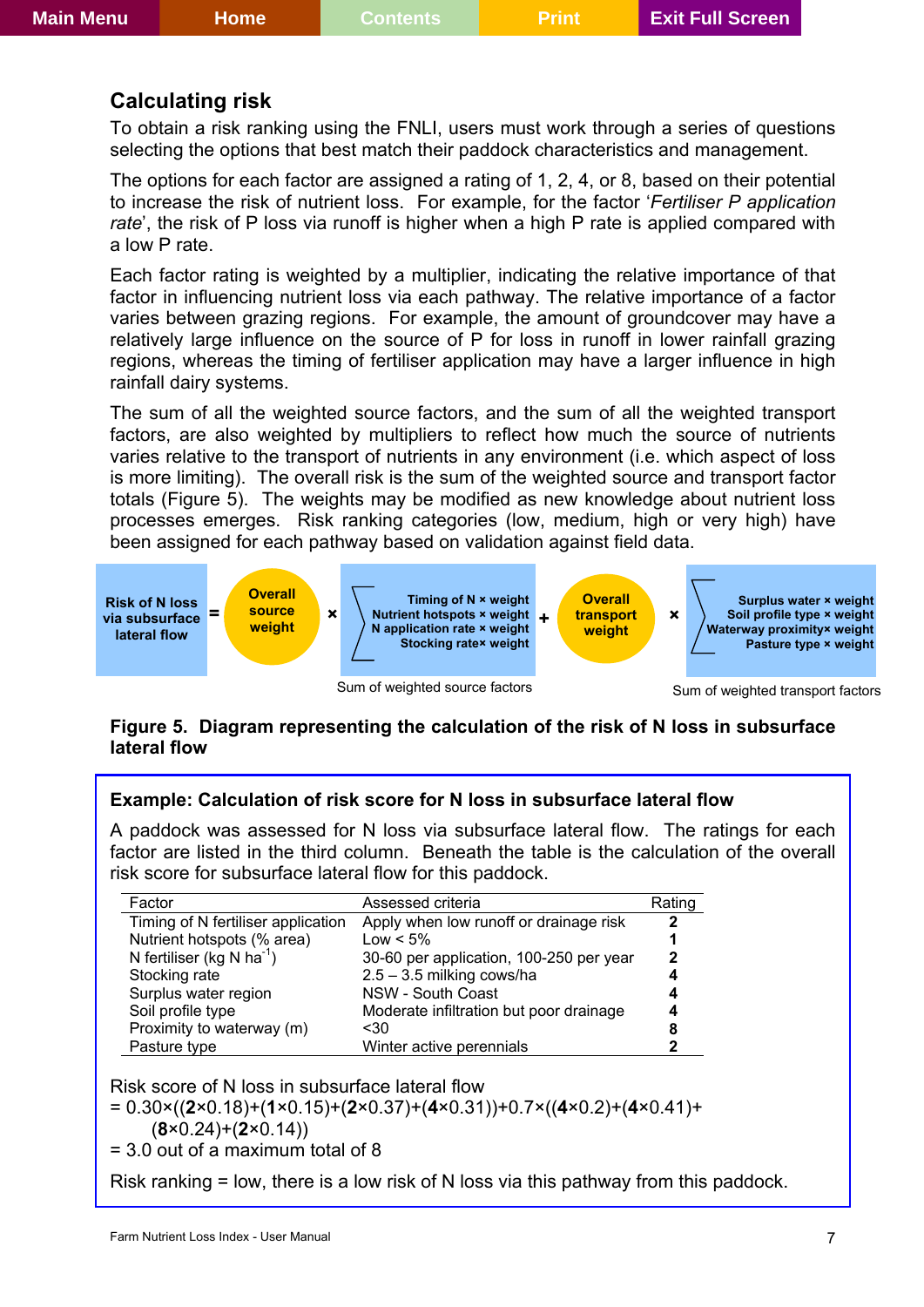### <span id="page-7-0"></span>**Interpreting FNLI results**

The FNLI reports the scores and risk ranking of nutrient loss for each loss pathway and nutrient. When a high or very high risk ranking is indicated, the main contributing factors are listed. These factors are either intrinsic features of the landscape, such as *surplus water* and *soil type*, or imposed by management, such as *stocking rate*. The listed factors indicate aspects of the farm that may need to be modified or managed differently to minimise nutrient losses.

Alternative management practices to lower the risk of nutrient loss can be trialled. Refer to the page linked by the button labelled 'Management options to reduce P and N risk' for management suggestions.

It is important to note that the risk scores are unique to each pathway, and therefore only the risk rankings (eg. low, medium, high risk) should be compared between pathways.

### **Instructions to use the FNLI**

**To load:** Download the FNLI from *www.asris.csiro.au* and select the setup.exe file.

If installing from CD, a menu will automatically open if your operating system allows. If not, select 'StartupScreen.pdf' from your CD drive.

Follow the prompts to install the FNLI. The FNLI extracts to your C drive.

To start the program, select the FNLI icon from your desktop. Fnli.lnk

**To use:** Assess each paddock or farm land management unit individually. If two or more paddocks are physically similar and are managed in the same way, then these paddocks can be assessed as one management unit.

Within the program, use the 'More info' windows  $\bullet$  to assist selecting the most appropriate choice for each factor. A response to each factor is required. The following section describes the factors to assist selecting the most appropriate rating for each factor.

At the 'Report' page, select 'Save this paddock' to save a record of the paddock in the FNLI program.

Select 'Print Report' to view a standalone report file. The report file can be printed or exported as an html or txt file. Paddock reports appear in the order they are first created. Scroll through the report file pages to view each report. If you make changes to an existing paddock, the report updates but stays in the original order.

If you make changes to factors for a saved paddock record, the previous paddock selections will be overwritten with the changes. Changes will be reflected in the report file, once the report file is closed and reopened.

To delete a paddock and its report, select 'Delete paddock' from the 'Load a paddock' tab on the 'Farm Information' page.

**To remove** the FNLI from your computer, select 'Start', 'Settings', 'Control Panel', 'Add/Remove Programs', find FNLI, and click 'Remove'.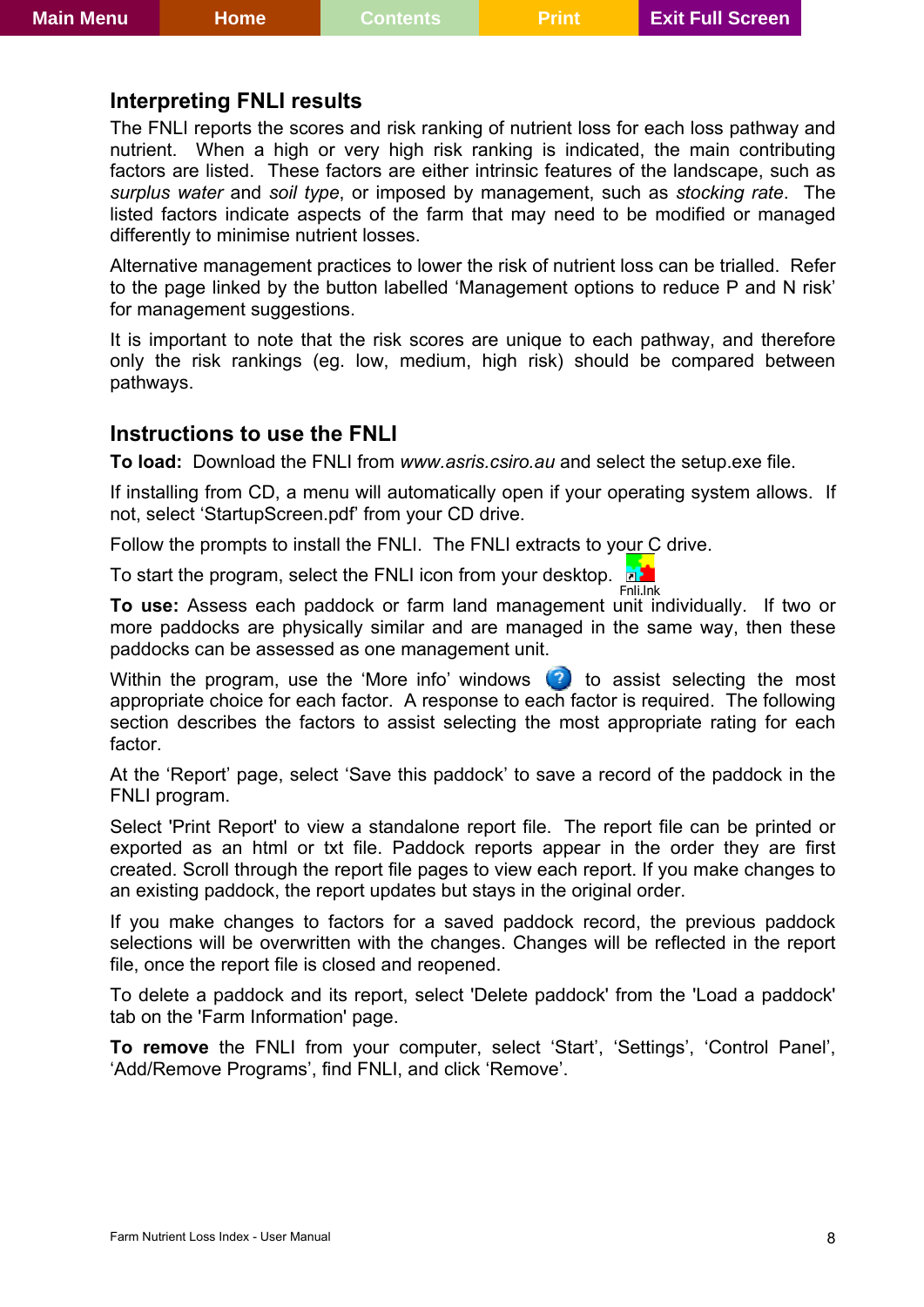### <span id="page-8-0"></span>**DESCRIPTIONS OF THE FACTORS**

### **Surplus water and storm likelihood**

*Definition:* Surplus water is the rainfall and irrigation not lost as evapotranspiration or held in the soil profile.

#### *Rationale*

Nutrients can be transported from farms in this surplus water that moves throughout the landscape as surface runoff, subsurface flow or drainage. In general, the volume of surplus water increases as the amount of rainfall or irrigation increases and evapotranspiration decreases.

Most nutrients are transported from land to water during storm events. Storm intensity tends to decrease from the coast to inland regions, and from the north of Australia to the south.

|                                                                  |                                                                                                                                                                                                                        | $\overline{2}$                                                                                                                                                                  | 4                                                                                                                                                                                                  | 8                                                                                                                                                                                                                              |
|------------------------------------------------------------------|------------------------------------------------------------------------------------------------------------------------------------------------------------------------------------------------------------------------|---------------------------------------------------------------------------------------------------------------------------------------------------------------------------------|----------------------------------------------------------------------------------------------------------------------------------------------------------------------------------------------------|--------------------------------------------------------------------------------------------------------------------------------------------------------------------------------------------------------------------------------|
|                                                                  | Low                                                                                                                                                                                                                    |                                                                                                                                                                                 |                                                                                                                                                                                                    |                                                                                                                                                                                                                                |
| Rating <sup>1</sup><br>Surplus<br>water &<br>storm<br>likelihood | <b>New South Wales</b><br>Central & Southern<br>Tablelands<br>Southern Slopes &<br><b>Plains</b><br>South Australia<br>Adelaide Hills<br>Kangaroo Island<br>Lower Murray<br>Western Australia<br><b>Great Southern</b> | <b>Medium</b><br><b>New South Wales</b><br>Northern Slopes &<br><b>Plains</b><br>Queensland<br>Darling Downs &<br><b>Burnett</b><br><b>Victoria</b><br>North Central<br>Wimmera | <b>High</b><br><b>New South Wales</b><br>Northern Tablelands<br>South Coast<br>Tasmania<br>Midlands and East<br>Coast<br>North East<br>South<br><b>South Australia</b><br>South East<br>Queensland | <b>Very high</b><br><b>New South Wales</b><br>North Coast<br>Queensland<br><b>Wet Tropical Coast</b><br>Tasmania<br><b>North</b><br>North West<br><b>Victoria</b><br><b>West Gippsland</b><br>Western Australia<br>South Coast |
|                                                                  |                                                                                                                                                                                                                        |                                                                                                                                                                                 | <b>Dry Subtropics</b><br><b>Coastal South East</b><br>Victoria<br>East Gippsland<br>North East<br>South West                                                                                       | South West<br>West Midlands                                                                                                                                                                                                    |

#### *Factor assessment criteria and ratings*

**1** Increase to next higher rating level if pasture is irrigated

### *Method for calculating surplus water and assigning ratings to regions*

Rainfall surplus was estimated using the winter surplus rainfall approach of White *et al.* (2003) from average monthly precipitation and actual evapotranspiration data (Bureau of Meteorology 2004) for each Australian rainfall district. The differences in soil waterstorage capacity are partly accounted for by the evapotranspiration estimates, which were derived from long-term water balances (Wang *et al.* 2001). Data from May to October were used to estimate surplus water for winter dominant rainfall zones and for other climate zones, surplus water was calculated on an annual basis in monthly steps. A rating was assigned to each grazing region assuming that the risk of nutrient loss increases as the volume of surplus water increases (Raupach *et al.* 2001) [\(Figure 6\)](#page-9-0). In cases where pasture is irrigated, the risk rating assigned is one higher than the surplus water rating derived from climate.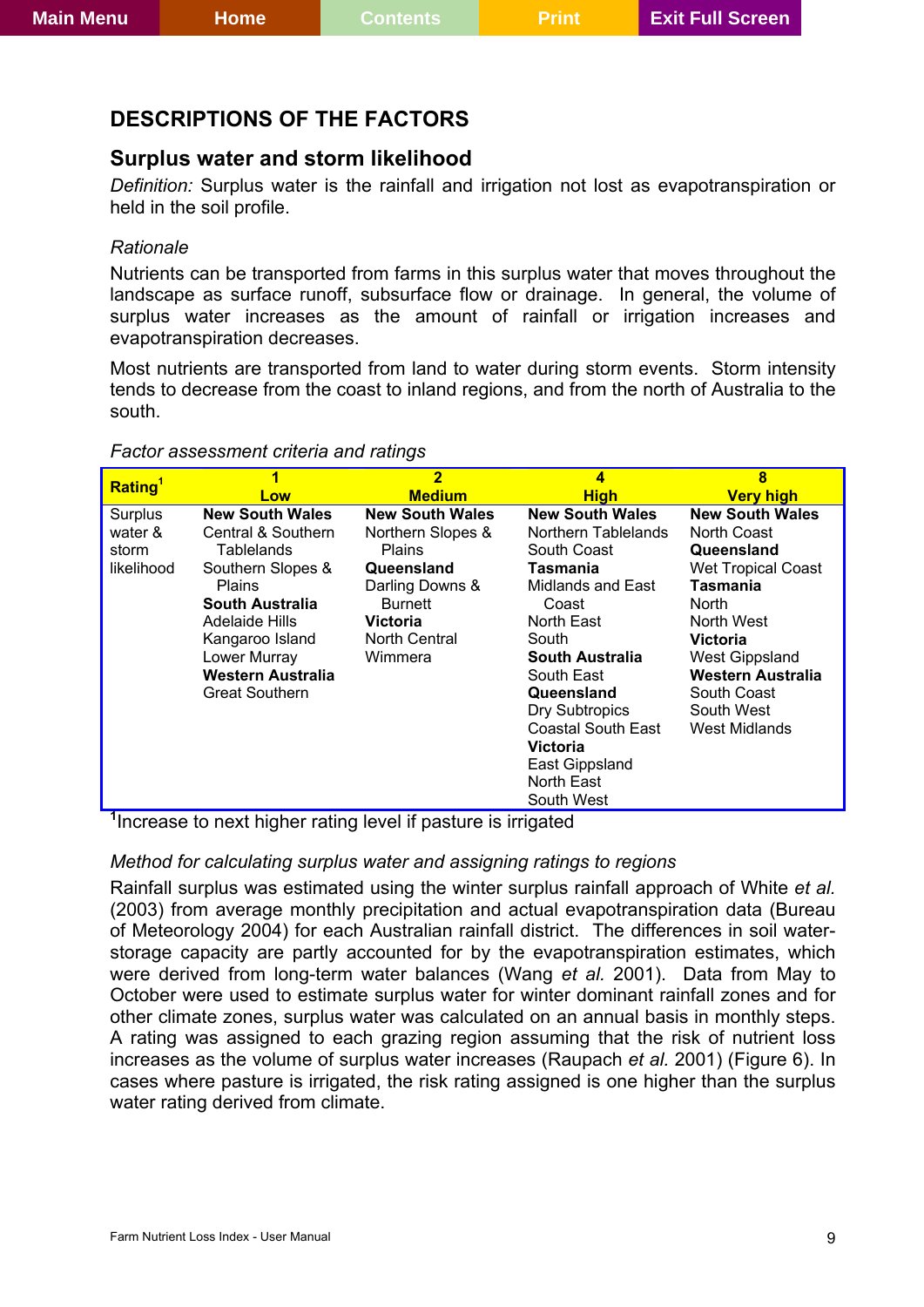

#### <span id="page-9-0"></span>**Figure 6. Pasture-based grazing regions of Australia, with colour-coded surplus**  water (mm year<sup>-1</sup>) ratings. The FNLI is not applicable to the grey regions.

#### *Supporting Information*

On a regional scale evapotranspiration patterns broadly resemble the corresponding patterns for rainfall (Raupach *et al.* 2001). In the winter-dominant rainfall environments of southern Australia, surplus water occurs mainly between May and October (White *et al.* 2003). However, where rainfall is more evenly distributed throughout the year, or occurs mainly during summer, surplus water is intermittent and harder to estimate.

Surplus water calculated using the method above does not account for water lost as runoff during intense storms, when the soil is not already saturated (Murphy *et al.* 2004). The relative intensity of these storms broadly matches the geographic variation in the volume of surplus water within each state (Canterford 1987) so the FNLI partly accounts for storm runoff.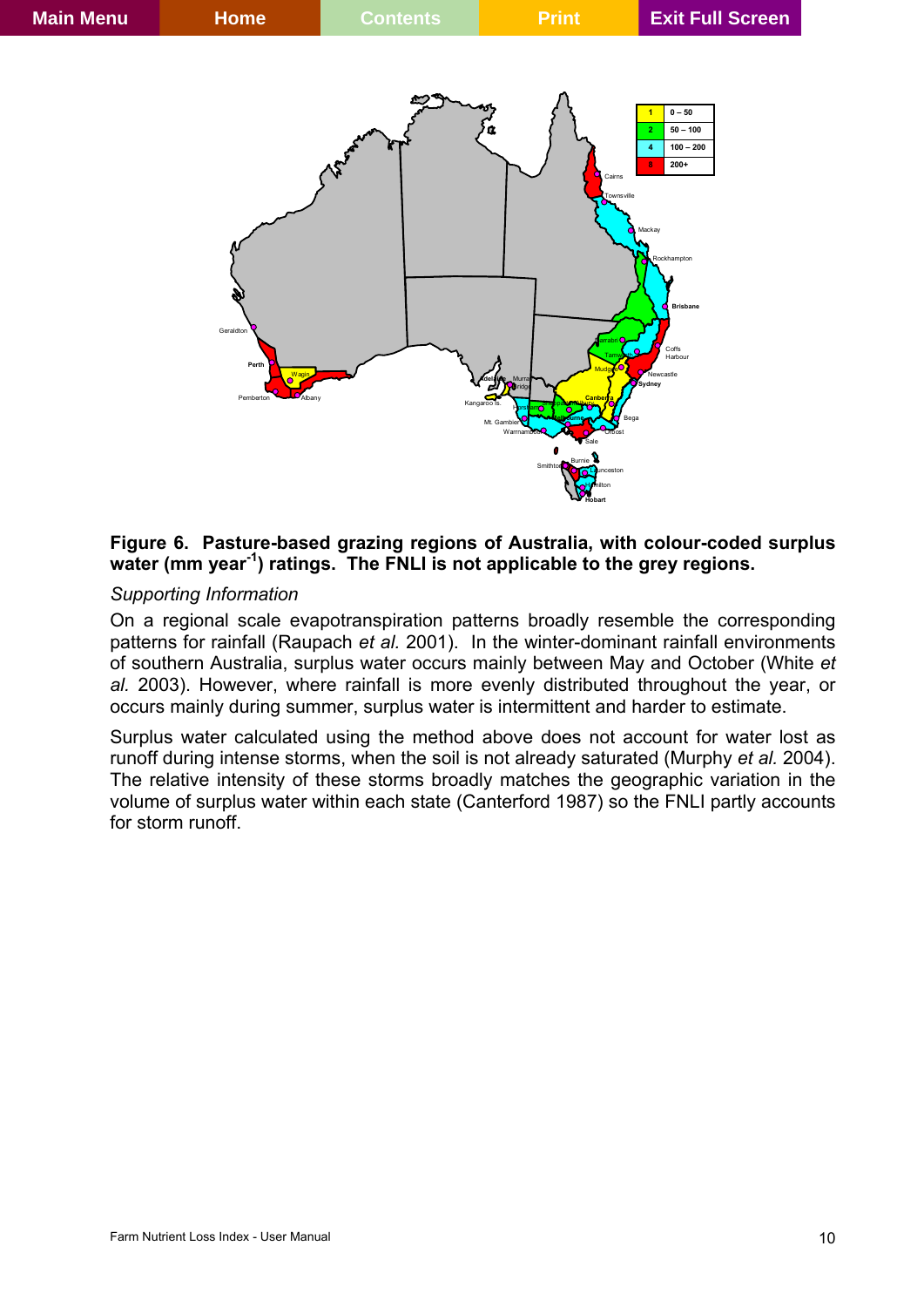### <span id="page-10-0"></span>**Slope**

*Definition:* Average hill slope gradient of the assessment area.

### *Rationale*

The frequency and volume of surface runoff increases with the hill slope gradient.

### *Factor assessment criteria and ratings*

| <b>Rating</b> | Low            | <b>Medium</b>                                 | <b>High</b>                 | <b>Very High</b>          |
|---------------|----------------|-----------------------------------------------|-----------------------------|---------------------------|
| Slope         | Flat: $< 1 \%$ | Gentle: 1 - 5%<br>(traction required,<br>2WD) | Hilly: $6 - 15 \%$<br>(4WD) | Steep: > 15%<br>(tractor) |

### *Supporting Information*

The volume and frequency of runoff from pastures in southern Australia tends to increase with slope gradient of more than 15 % (Greenhill *et al.* 1983) and lateral flow tends to dominate over vertical drainage for slopes greater than 20% (Rassam and Littleboy 2003). The risk of particulate nutrient loss also increases in relation to slope because steeper slopes increase the velocity and energy of surface flows, which increases the potential for soil particulates to be suspended and transported in runoff.

### **Dominant land shape**

*Definition:* Topographic shape of the assessment area (*eg.* uniform, converging or diverging slope).

### *Rationale*

Lateral flow accumulates in convergence zones, such as drainage lines and gullies, leading to waterlogging and a higher likelihood of surface runoff compared with diverging slopes where water disperses.

*Factor assessment criteria and ratings* 



### *Supporting Information*

Topographic features can control the spatial variability of soil moisture (Woods *et al.* 1997). Areas of topographic convergence are prone to waterlogging and runoff due to an increased frequency of perched and groundwater tables intersecting with the soil surface (Smettem *et al.* 1991). Waterlogging also occurs when the water holding capacity and transmission capacity of the soil are exceeded by converging subsurface and surface flows (Ward and Robinson 2000). On steep convex (diverging) slopes, subsurface lateral flow may dominate over surface runoff (Cox and McFarlane 1995), and sometimes develop into springs that contribute surface runoff downslope (Cooke and Dons 1988).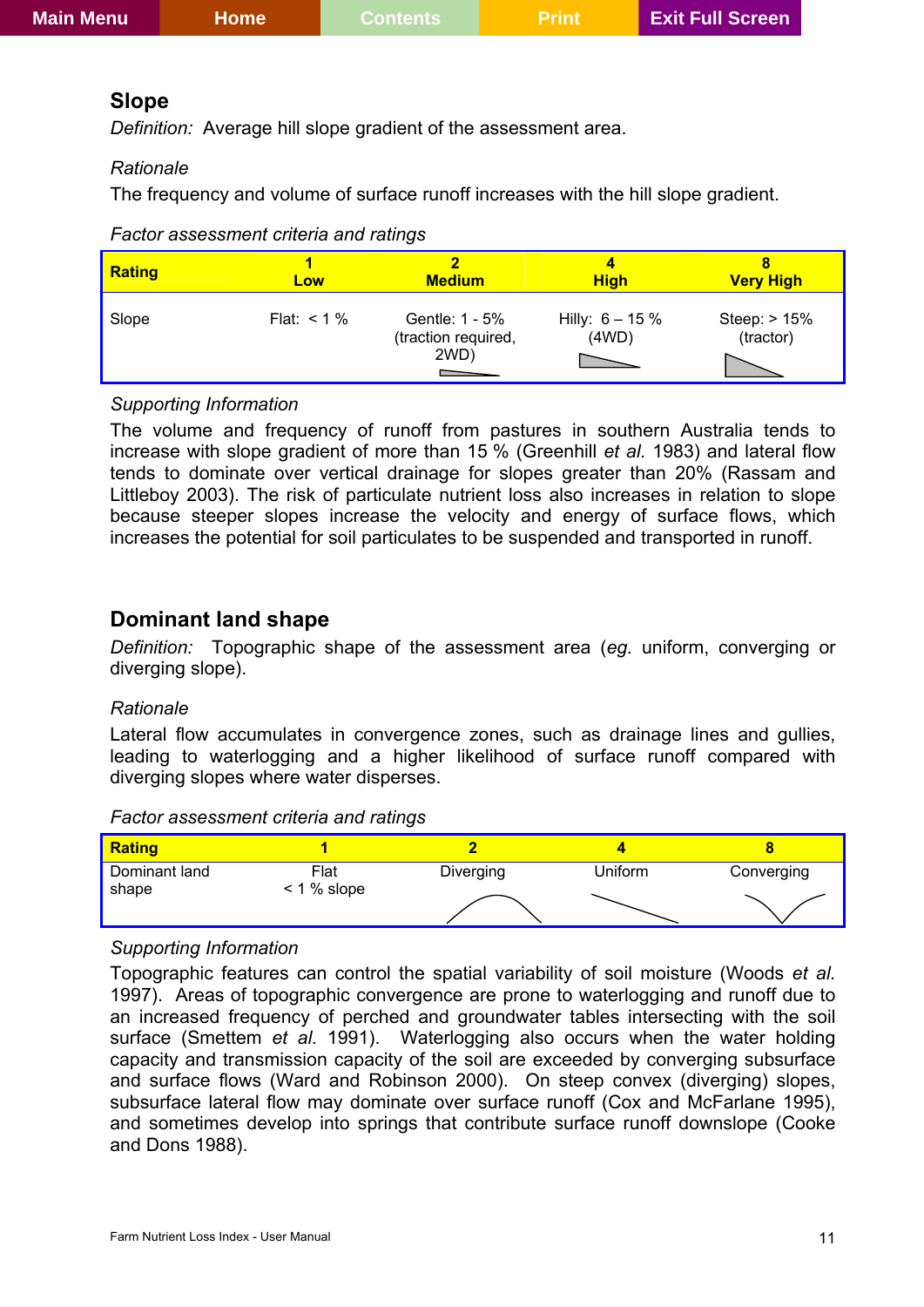### <span id="page-11-0"></span>**Waterlogged area**

*Definition:* Percentage of assessment area that remains waterlogged to the surface between major rainfall events.

#### *Rationale*

Sloping soils that are waterlogged are the main source of surface runoff during rainfall or irrigation.

| <b>Rating</b> |   |      |      |      |
|---------------|---|------|------|------|
| Waterlogging  | % | 10 % | 50 % | 50 % |

#### *Supporting Information*

In any catchment area, the parts of the landscape that stay waterlogged between storms usually generate the total storm flow (Betson and Marius 1969) or stream base flow (Cooke and Dons 1988). Areas most prone to waterlogging and runoff generation are those close to streams, local depression lines, where slope decreases abruptly, at the base of hillslopes, in areas with thin topsoils and impermeable subsoils and at catchment outlets The volume of runoff, and the quality of the water are therefore affected by the size and degree of saturation of these areas (Dunne 1978).

### **Runoff modifying features**

*Definition:* Overall effect of natural or man made features that accelerate, slow or prevent water in the assessment area from leaving the farm.

#### *Rationale*

Landscape features either decrease or increase the travel time of surface and subsurface flow, and hence nutrients, from leaving the farm.

| <b>Rating</b>                   |                                                                                                                          | 2                                                                                                                                                  | 4                                                                                                   |                                                                                                                        |
|---------------------------------|--------------------------------------------------------------------------------------------------------------------------|----------------------------------------------------------------------------------------------------------------------------------------------------|-----------------------------------------------------------------------------------------------------|------------------------------------------------------------------------------------------------------------------------|
| Runoff<br>modifying<br>features | <b>Net Retention:</b><br>Features retain all or<br>most runoff on-farm<br>eg farm dams,<br>irrigation re-use<br>systems. | <b>Net Deceleration:</b><br>Overall, features slow<br>runoff from leaving<br>the farm eg riparian<br>buffer strips,<br>wetlands, overflow<br>dams. | No features:<br>or the overall effect<br>of the features<br>neither slows or<br>accelerates runoff. | Net acceleration:<br>Overall, features<br>accelerate runoff<br>leaving the farm eg<br>surface or tile<br>drain, gully. |

*Factor assessment criteria and ratings* 

#### *Supporting Information*

Landscape features such as drains, gullies and stock tracks quickly remove water from paddocks, and increase the water's speed and energy compared with the tortuous flow routes in undrained landscapes (Cox and Pitman 2001; Hairsine *et al.* 2001). As the velocity of runoff water increases, erosion of soil particles increases but there is less time for soluble nutrients to be extracted from the soil.

Features such as dams, diversion or contour banks, riparian buffer strips and wetlands slow the rate of water movement and can trap nutrients from leaving the farm (Chambers *et al.* 1993; McKergow *et al.* 2006). Naturally occurring macropores or biopores such as old root channels, cracks and soil invertebrate channels also increase the rate of infiltration into the soil and therefore reduces nutrient loss via runoff.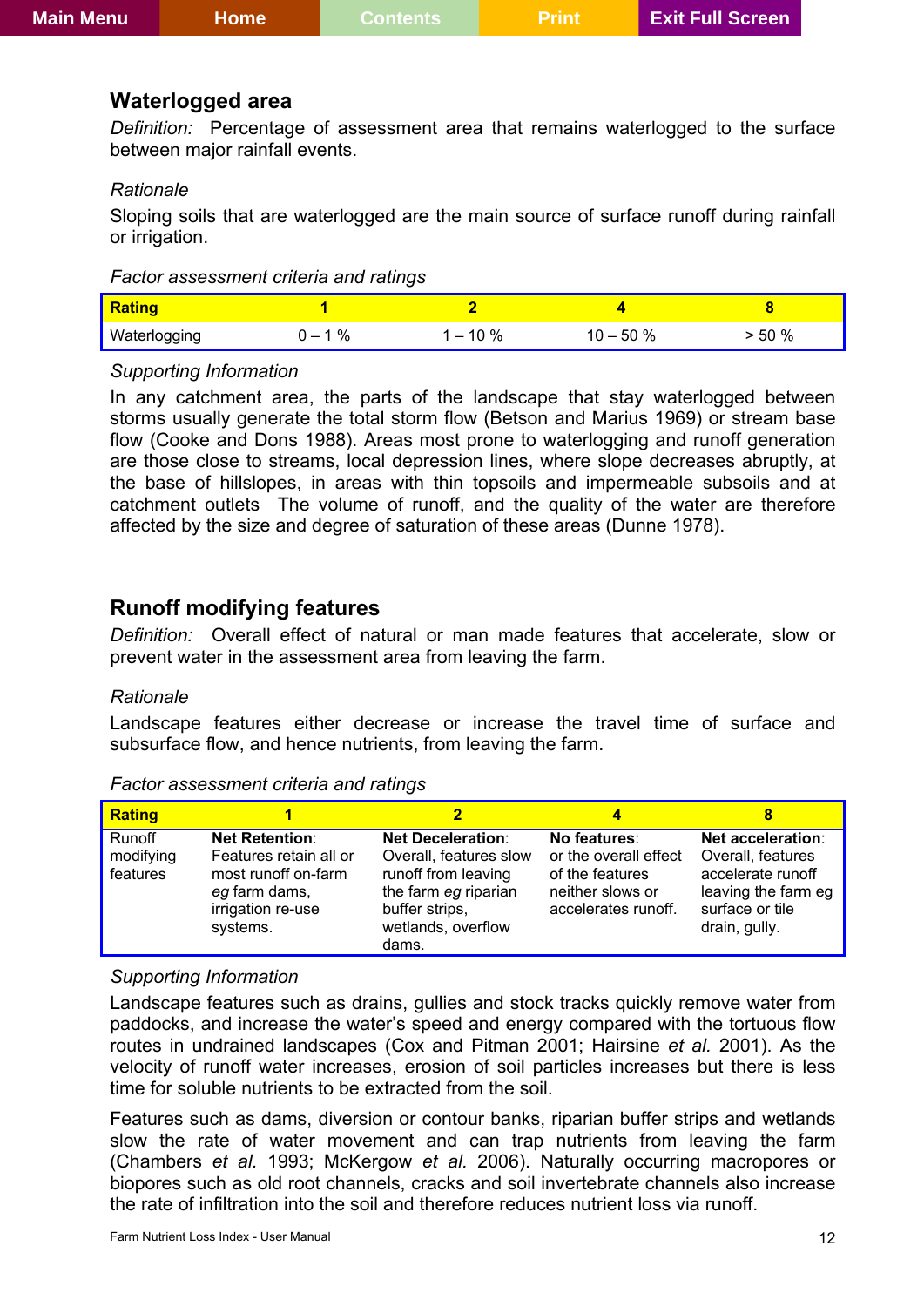### <span id="page-12-0"></span>**Proximity to receiving waterway**

*Definition:* Distance from midpoint of assessment area to the receiving waterway (river, stream, creek) that leaves the farm.

#### *Rationale*

The risk that surface or subsurface flow will reach the nearest (perennial or intermittent) down-slope waterway decreases as the distance to waterway increases.

| <b>Rating</b>                                  |        |             |            |     |
|------------------------------------------------|--------|-------------|------------|-----|
| Proximity to nearest<br>receiving waterway (m) | $300+$ | $100 - 300$ | $30 - 100$ | <30 |

#### *Supporting Information*

The time taken for water to reach a waterway increases as the length of the flow path increases. As the time and distance between a source of nutrient-rich runoff and a receiving waterway increases, the potential for re-infiltration or re-distribution of the runoff increases and the risk of nutrient loss from the farm decreases. The proximity of nearby surface waters is commonly used as an indicator of the risk of nutrient delivery in nutrient loss indices (Bundy and Ward Good 2006).

### **Soil profile type**

*Definition:* Structure and texture of the top 1 m of the soil profile.

#### *Rationale*

The soil type influences whether surplus water moves mostly as runoff, sub-surface lateral flow or deep drainage. Infiltration, redistribution and drainage of water throughout the profile are influenced by soil structure and texture. Soil profile type is therefore a surrogate for the likelihood of surplus water moving as surface runoff, vertical deep drainage or subsurface lateral flow.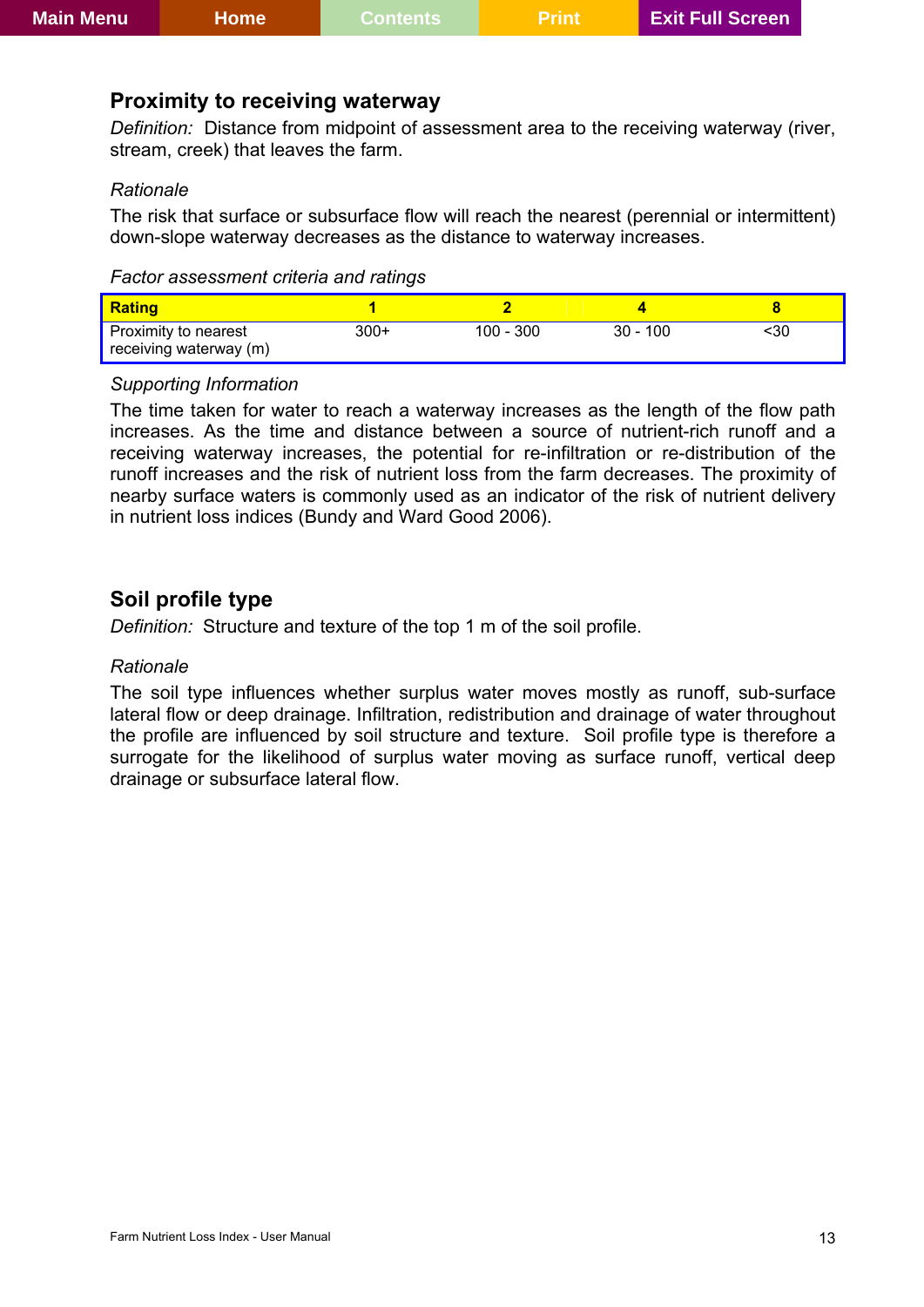#### *Factor assessment criteria and ratings*

| <b>Runoff &amp;</b><br>subsurface<br>lateral flow<br>rating |                                                                                                                                                                                                                                                                           | $\overline{\mathbf{2}}$                                                                                                                                                                                                                                                            | 4                                                                                                                                                                                                                                                   | 8                                                                                                                                                                                                                      |
|-------------------------------------------------------------|---------------------------------------------------------------------------------------------------------------------------------------------------------------------------------------------------------------------------------------------------------------------------|------------------------------------------------------------------------------------------------------------------------------------------------------------------------------------------------------------------------------------------------------------------------------------|-----------------------------------------------------------------------------------------------------------------------------------------------------------------------------------------------------------------------------------------------------|------------------------------------------------------------------------------------------------------------------------------------------------------------------------------------------------------------------------|
| <b>Deep</b><br><b>drainage</b><br>rating                    | 8                                                                                                                                                                                                                                                                         | 4                                                                                                                                                                                                                                                                                  | $\overline{\mathbf{2}}$                                                                                                                                                                                                                             | 1                                                                                                                                                                                                                      |
| Soil profile<br>description<br>$(0-1, m)$                   | <b>High infiltration</b><br>and drainage:<br>Uniform or<br>gradational sandy<br>to light clay profiles<br>which are well<br>structured. No<br>horizon is wet for<br>more than a day<br>after saturation.<br>Excess water flows<br>downward past the<br>root zone readily. | <b>Moderate infiltration</b><br>and drainage:<br>Medium textured<br>profile with a deep A<br>horizon (>50 cm) and<br>well structured B<br>horizon or poorly<br>structured gradational<br>profile. Horizons may<br>remain wet for days<br>but less than a week<br>after saturation. | <b>Moderate</b><br>infiltration but<br>poor drainage:<br>Sand to loam A<br>horizon (<50 cm)<br>over uniform<br>medium to heavy<br>clay or poorly<br>structured B<br>horizon. Seasonal<br>ponding of water<br>and perched water<br>tables may occur. | <b>Poor infiltration</b><br>and drainage:<br>Heavy clay or<br>hard surface.<br>Water remains at<br>or near the<br>surface for most<br>of the wet period<br>of the year. Very<br>little infiltration<br>into B horizon. |

Soils are scored on a visual assessment of the infiltration of water into wet soil, in addition to some knowledge of the soil texture and structure throughout the profile. Generally speaking, if excess water does not move as runoff or lateral subsurface flow then it will leave the profile as deep drainage, so the FNLI ratings are reversed accordingly as shown in [Figure 7](#page-13-0). The likelihood of subsurface lateral flow is considered similar to the likelihood of surface runoff so the same FNLI ratings are assigned. In some soils, water that moves laterally through subsurface layers reemerges elsewhere in the landscape. This type of subsurface lateral flow is accounted for in the FNLI as a potential cause of surface waterlogging (refer to *Waterlogged area %*).



### <span id="page-13-0"></span>**Figure 7. FNLI risk ratings assigned to different combinations of poor to high infiltration and drainage as determined by soil texture and structure.**

#### *Supporting information*

The soil profile groupings used in the FNLI are based on the Principle Profile Form and Structure as described by Northcote *et al.* (1975). Similar soil groupings, based on hydrological characteristics, have been used in other nutrient loss indices, for example Overseer, McDowell *et al.* (2005) and P index for Alabama (USDA/NRCS 2001).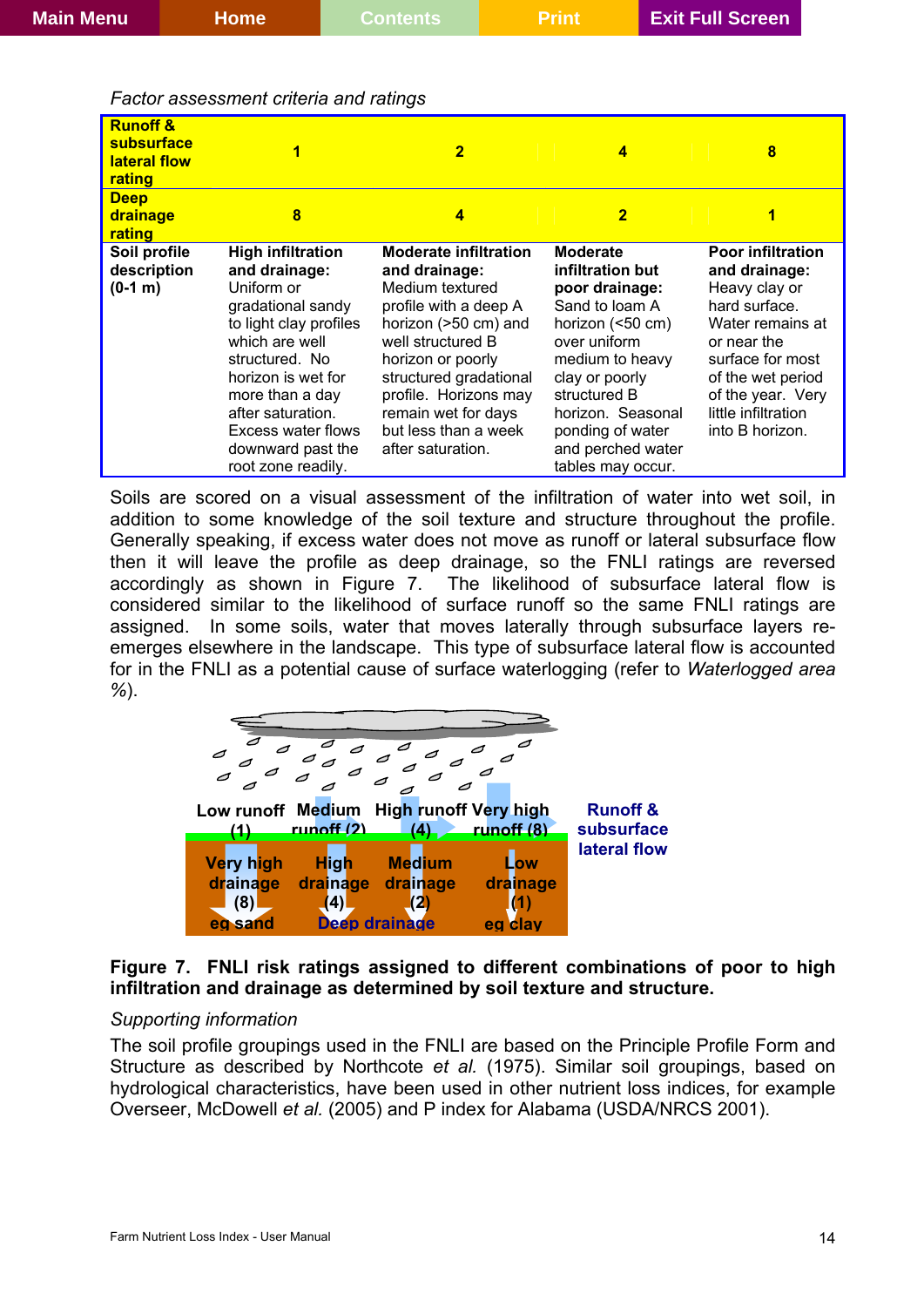# <span id="page-14-0"></span>**Groundwater depth**

*Definition:* Minimum depth to groundwater table at the wettest time of year (excludes temporary shallow water tables after rain).

### *Rationale*

The shallower the watertable, the more likely nutrients that drain beyond the root zone will be delivered to the groundwater.

| <b>Rating</b> |         |                                          |           |
|---------------|---------|------------------------------------------|-----------|
| Groundwater   | > 1.5 m | Groundwater discharges<br>to the surface | $<$ 1.5 m |

### *Supporting Information*

The potential for N or P to be transported to susceptible groundwater resources is partly influenced by the travel time to reach the groundwater (Shaffer and Delgado 2002). Like the *Proximity to waterways* factor, the travel time is governed not only by the tortuosity of the pathway (in this case, the soil permeability and macroporosity) but also by the distance between the nutrient source and the receiving groundwater. The depth of the water table also influences the drainage characteristics of the soil (Bramley *et al.* 2003). Shallow water tables will slow the rate of drainage, and groundwater with upward pressure can cause surface discharge rather than drainage (recharge).

The susceptibility of the groundwater, in terms of whether it supplies a surface water body further down in the catchment, or is used as a drinking water supply, is not accounted for in the FNLI, and should be considered when interpreting the N deep drainage risk rating.

### **Topsoil P fixation**

*Definition:* Topsoil P fixation describes the capacity of the soil to bind P. Soils with high P fixation require more applied P to achieve an increase in soil P test value because much of the applied P is bound to the soil.

### *Rationale*

Soils with a high clay or iron content fix most of the P in drainage water but when this soil is eroded in runoff, it transports the fixed P. In contrast, soluble P is readily drained through sandy soil due to the low P sorption capacity.

| <b>Subsurface lateral flow or</b><br>deep drainage rating |                                   |                                       |                                         |                            |
|-----------------------------------------------------------|-----------------------------------|---------------------------------------|-----------------------------------------|----------------------------|
| <b>Runoff rating</b>                                      |                                   |                                       |                                         |                            |
| Topsoil P fixation<br>(P buffering index <sup>1</sup> )   | Very high<br>eg clay<br>PBI > 280 | Hiah<br>eg clay loam<br>PBI 140 - 280 | Medium<br>eg sandy loam<br>PBI 35 - 140 | Low<br>eg sand<br>PBI < 35 |

#### *Factor assessment criteria and ratings*

<sup>1</sup>P buffering index (PBI) is a laboratory measure used to indicate soil P sorption capacity

#### *Supporting Information*

Most P in drainage water is retained by the soil because subsoils are usually low in P and the clay content of subsoils usually increases with depth, enabling higher levels of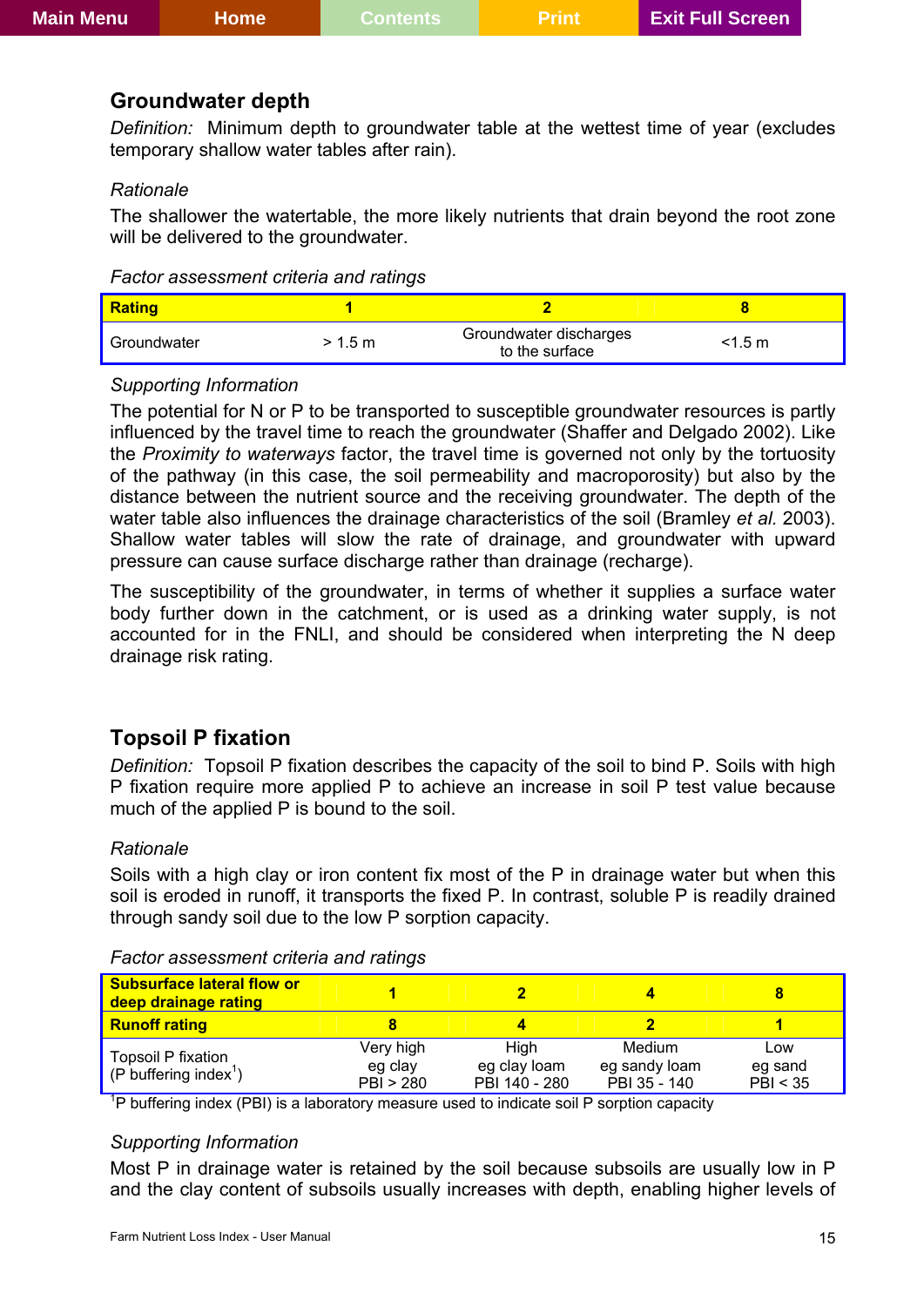<span id="page-15-0"></span>P fixation (Costin and Williams 1983). However, P in drainage can be significant in fertilised sandy soils and in soils that are artificially drained or have large macropores, including cracks and old root channels, because drainage volume is high and the capacity for adsorption of solution P is low (Lewis *et al.* 1981; Ritchie and Weaver 1993; Cox *et al.* 2000). Soil amendments with high P fixation properties that are applied to sandy soils can reduce P leaching (Summers *et al.* 1996; Pathan *et al.* 2002).

### **Soil P test**

*Definition:* Soil test for plant available phosphorus.

### *Rationale*

Increasing the agronomic soil P test level can increase the concentrations of P in runoff.

|                     |      | 2                                                     | 4           | 8                |
|---------------------|------|-------------------------------------------------------|-------------|------------------|
| <b>Rating</b>       | Low  | <b>Medium</b>                                         | <b>High</b> | <b>Very High</b> |
|                     |      | Olsen P (mg P $kg^{-1}$ )                             |             |                  |
| 10 cm sample depth  | <7   | $7 - 15$                                              | $16 - 25$   | >25              |
| 7.5 cm sample depth | <9   | $9 - 19$                                              | $20 - 30$   | >30              |
|                     |      | Colwell P (mg P kg <sup>-1</sup> ) 10 cm sample depth |             |                  |
| light soils         | <6   | $6 - 18$                                              | $18 - 30$   | >30              |
| medium soils        | $12$ | $12 - 35$                                             | $35 - 60$   | >60              |
| heavy soils         | < 18 | $18 - 50$                                             | $50 - 90$   | >90              |

*Factor assessment criteria and ratings* 

### *Supporting Information*

Soil P tests, such as Olsen and Colwell, can be positively correlated with P concentrations (particularly the soluble P component) in runoff from pastures (Melland *et al.* 2003; Dougherty *et al.* 2004). However when fertiliser is applied during the runoff season, the effect of fertiliser will be greater than the effect of soil P status on runoff concentrations (see '*Fertiliser P rate*' and '*Timing of Fertiliser Application'*).

### **Fertiliser P rate**

*Definition:* Typical amount of fertiliser P applied annually (kg P ha<sup>-1</sup>).

### *Rationale*

Increasing the rates of P fertiliser applied during the runoff or drainage season can directly increase P concentrations in the water.

#### *Factor assessment criteria and ratings*

| <b>Rating</b>                      |                            |                |                |                                                   |
|------------------------------------|----------------------------|----------------|----------------|---------------------------------------------------|
| P fertiliser rate<br>$(kg P ha-1)$ | None or $<$ 11<br>annually | 11-25 annually | 25-59 annually | $>60$ annually;<br>single dose<br>or no soil test |

### *Supporting Information*

Applying P fertiliser at rates required by plants will help maintain plant growth, water uptake and groundcover thus reducing the potential for runoff and erosion (Costin 1980). However, when P fertiliser is applied in excess of plant needs, or within two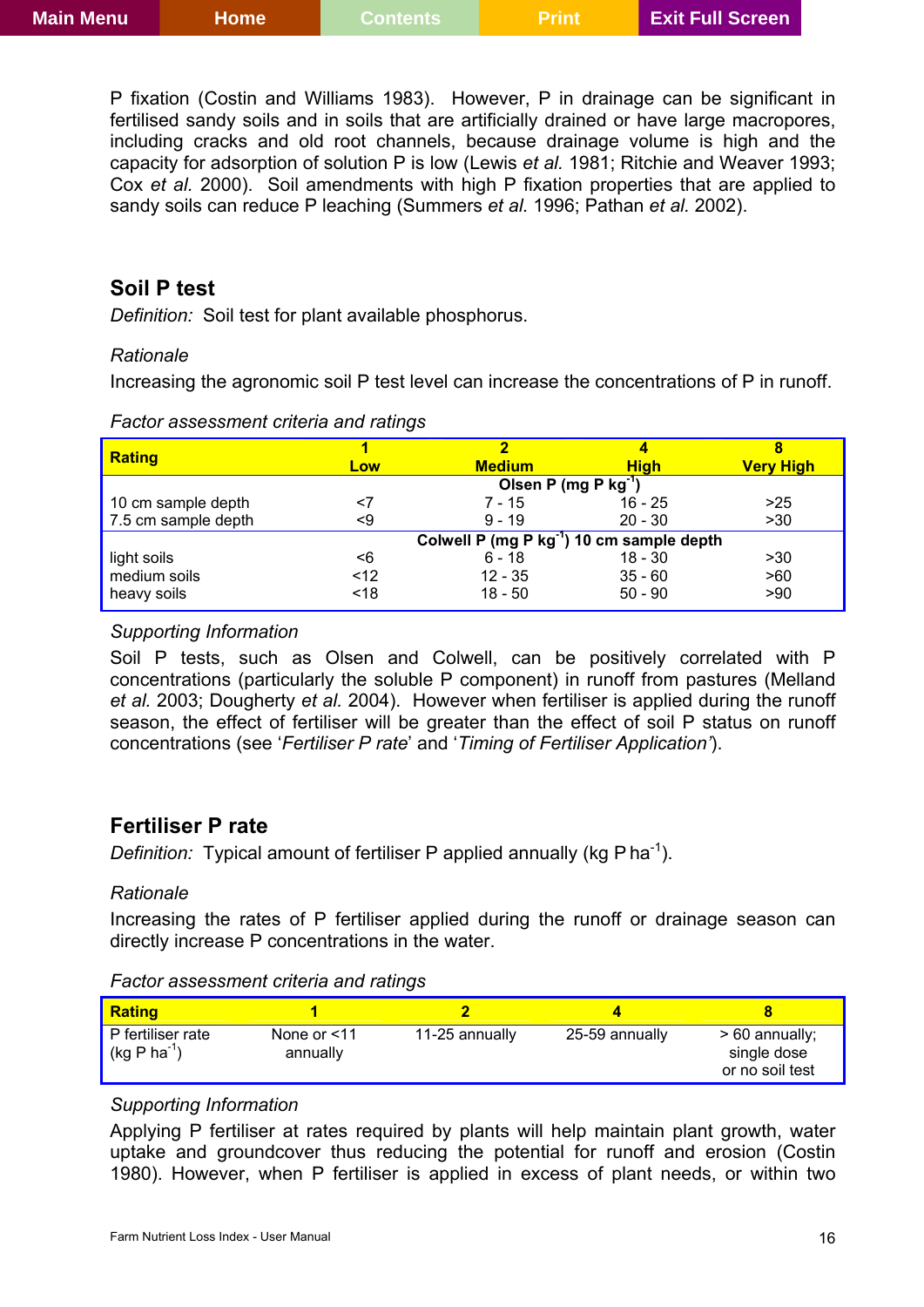<span id="page-16-0"></span>weeks of runoff occurring, the rate applied can influence P concentrations in runoff (Sharpley and Menzel 1987).

# **Fertiliser N rate**

*Definition:* Typical rate of fertiliser N applied per application and annually (kg N ha<sup>-1</sup>).

### *Rationale*

Nitrogen loss increases in relation to the rate of N applied because most fertiliser N is not utilised by pasture.

### *Factor assessment criteria and ratings*

| <b>Rating</b>                                   |                                                        |                                                   |                                             |                                                  |
|-------------------------------------------------|--------------------------------------------------------|---------------------------------------------------|---------------------------------------------|--------------------------------------------------|
| N fertiliser rate<br>$(kq$ N ha <sup>-1</sup> ) | None or $<$ 30 per<br>application,<br>$<$ 100 annually | 30 - 60 per<br>application<br>100 $-250$ annually | 30 - 60 per<br>application<br>>250 annually | > 60 per application<br>and or<br>> 250 annually |

### *Supporting Information*

Nitrogen fertiliser rates are directly or indirectly (*ie*. via stocking rate) related to N losses (Monaghan *et al.* 2003). Applying N at rates greater than can be taken up by the pasture will increase the risk of N losses in drainage (Whitehead 1995). Applying greater than 50 kg N/ha in any single application will exponentially increase N losses in drainage (Eckard 2004). Applying more than 250 kg N ha<sup>-1</sup> may also lead to soil acidification.

# **Nutrient hotspots**

*Definition:* Percentage of the area being assessed where nutrients are likely to have accumulated at the soil surface (*eg.* near feed or watering points, gates, dairy sheds, silage pits, laneways, stock camps, yards and tracks, stock access to waterways, areas for effluent disposal and fertilisers storage and handling).

### *Rationale*

Hotspots are areas with a high risk of nutrient loss due to the accumulation of excess nutrients and can be exacerbated by soil surface disturbance from animal treading or cultivation.

| Factor assessment criteria and ratings |
|----------------------------------------|
|----------------------------------------|

| <b>Rating</b>       |     |           |          |           |
|---------------------|-----|-----------|----------|-----------|
| Nutrient hotspots   | _ow | Medium    | High     | Very high |
| (% area of paddock) | 5%  | $5 - 10%$ | 10 - 20% | $> 20\%$  |

# *Supporting Information*

On grazing farms there are many potential point sources for nutrient losses, such as zones where high concentrations of nutrients are retained for management reasons or due to the accumulation of nutrients from animals. In intensive systems such as dairy farms, a large amount of nutrients from dung and urine accumulate on laneways, yards and tracks due to frequent stock movement (Ledgard *et al.* 1999). In other systems such as sheep and beef, the disproportionate deposition of dung and urine in stock camps and laneways increases the risk of nutrient losses where these hotspots coincide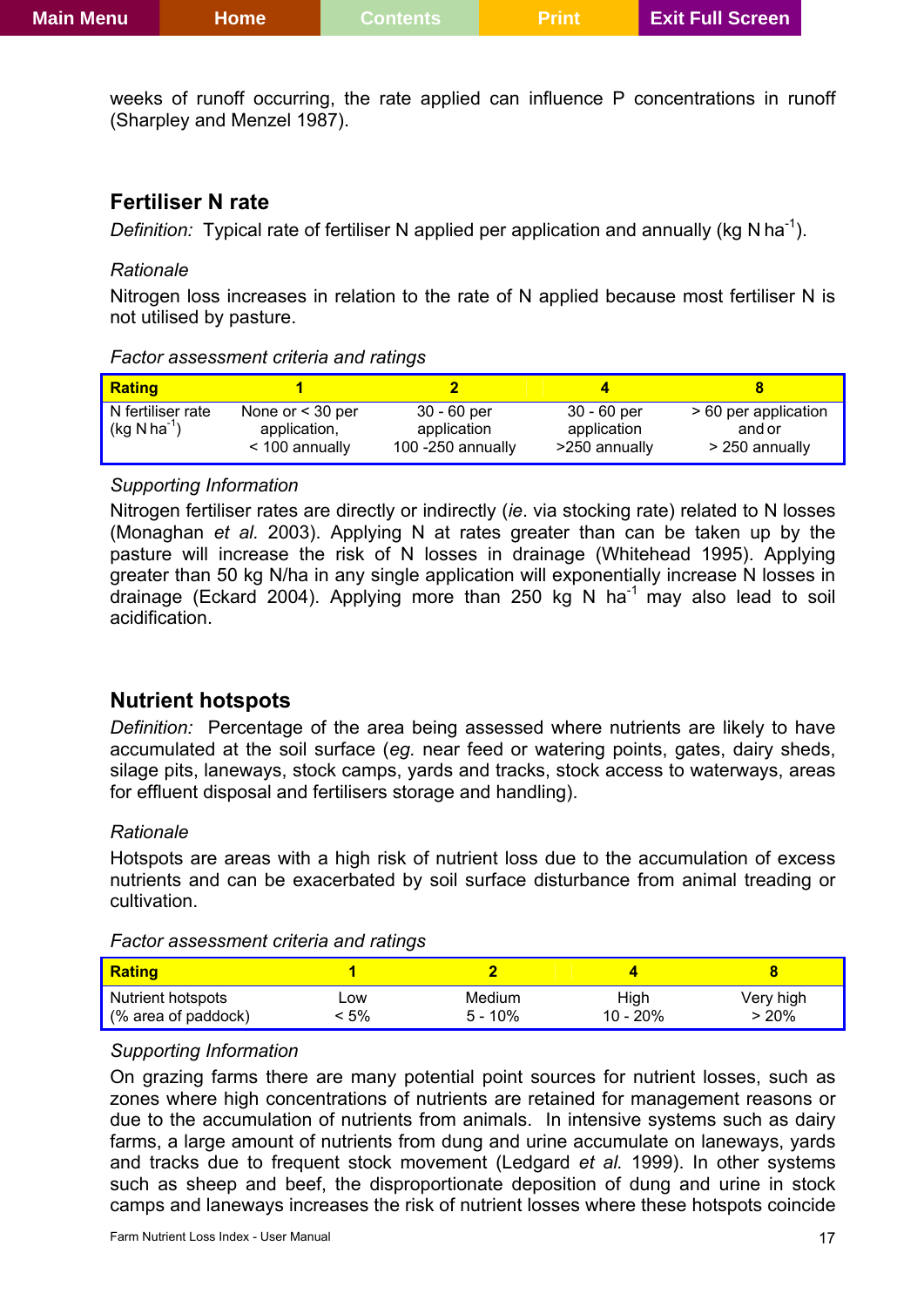<span id="page-17-0"></span>with water flow pathways (McColl and Gibson 1979; Fillery 2001). Hotspots are easier to identify than diffuse nutrient sources as they are visible (*eg.* sheds, gate ways, silage pits, fertilisers storage and handling, stock access points) or are also accompanied by soil surface degradation and possibly accumulation of opportunistic weeds.

### **Timing of fertiliser application**

*Definition:* Timing of fertiliser application in relation to season, rainfall and irrigation.

#### *Rationale*

The risk of loss of fertiliser nutrients in runoff or subsurface drainage decreases with time after fertiliser is applied. Emission of nitrous oxide from denitrification is greatest from fertilised, warm and wet soils.

| Factor assessment criteria and ratings |
|----------------------------------------|
|----------------------------------------|

| <b>Rating</b> | 1                      | $\overline{\mathbf{2}}$ | 4                          | 8                   |
|---------------|------------------------|-------------------------|----------------------------|---------------------|
| Timing of     | Apply when very        | Apply when low          | Apply when                 | Apply when high     |
| fertiliser    | low runoff or          | runoff or               | moderate runoff or         | runoff or drainage  |
| application   | drainage risk          | drainage risk           | drainage risk              | risk                |
|               | Apply P when soil is   | Apply P when soil       | Apply P when soil is       | Apply P or N at any |
|               | dry and storm event    | is dry and storm        | dry or moist, but not      | time of year        |
|               | is not forecast within | event is not            | waterlogged, and           | regardless of       |
|               | 4 days.                | forecast within 4       | storm event is not         | heavy rain forecast |
|               |                        | days.                   | forecast within 4 days.    | and/or less than 28 |
|               | If N is used, apply    |                         |                            | days between N      |
|               | during active          | Apply N during          | Apply N more than 3        | applications.       |
|               | pasture growth         | active pasture          | times per year at any      |                     |
|               | when soil is moist,    | growth at any time      | time, except 2 days        |                     |
|               | but not waterlogged,   | of year, except 2       | before or after storm      |                     |
|               | except 2 days          | days before or          | rain. N might be           |                     |
|               | before or after storm  | after storm rain or     | applied to waterlogged     |                     |
|               | rain or irrigation.    | irrigation. More        | soil or before irrigation. |                     |
|               | More than 28 days      | than 28 days            | More than 28 days          |                     |
|               | between N              | between N               | between N                  |                     |
|               | applications.          | applications.           | applications.              |                     |

#### *Supporting Information*

During the first few days after application, fertiliser nutrients are highly available to plants and are also vulnerable to loss to the environment. In the case of runoff, the concentrations of P decrease exponentially with time, halving every 4 days after application (Nash *et al.* 2000). Similarly, fertilising prior to flood irrigation increases the risk of P loss (Bush and Austin 2001). Direct effects of fertiliser application on runoff or drainage P concentrations are negligible several months after application.

In the case of N, plants take up only about a third of that applied, with the remainder being microbially bound or available for loss (Whitehead 1995). In most cases the risk of nitrate leaching is greatest immediately after fertiliser is applied and a moderate risk will remain for about 2-3 weeks. Nitrogen rates lower than the maximum recommended of 50 kg/ha should be used if applications are made less than 28 days apart (Eckard 2004). Cycling of N in soil will continue regardless of fertiliser application, however, making nitrate intermittently available for loss. Emissions of nitrous oxide from denitrification are greatest from fertilised, warm and wet soils (Eckard *et al.* 2003).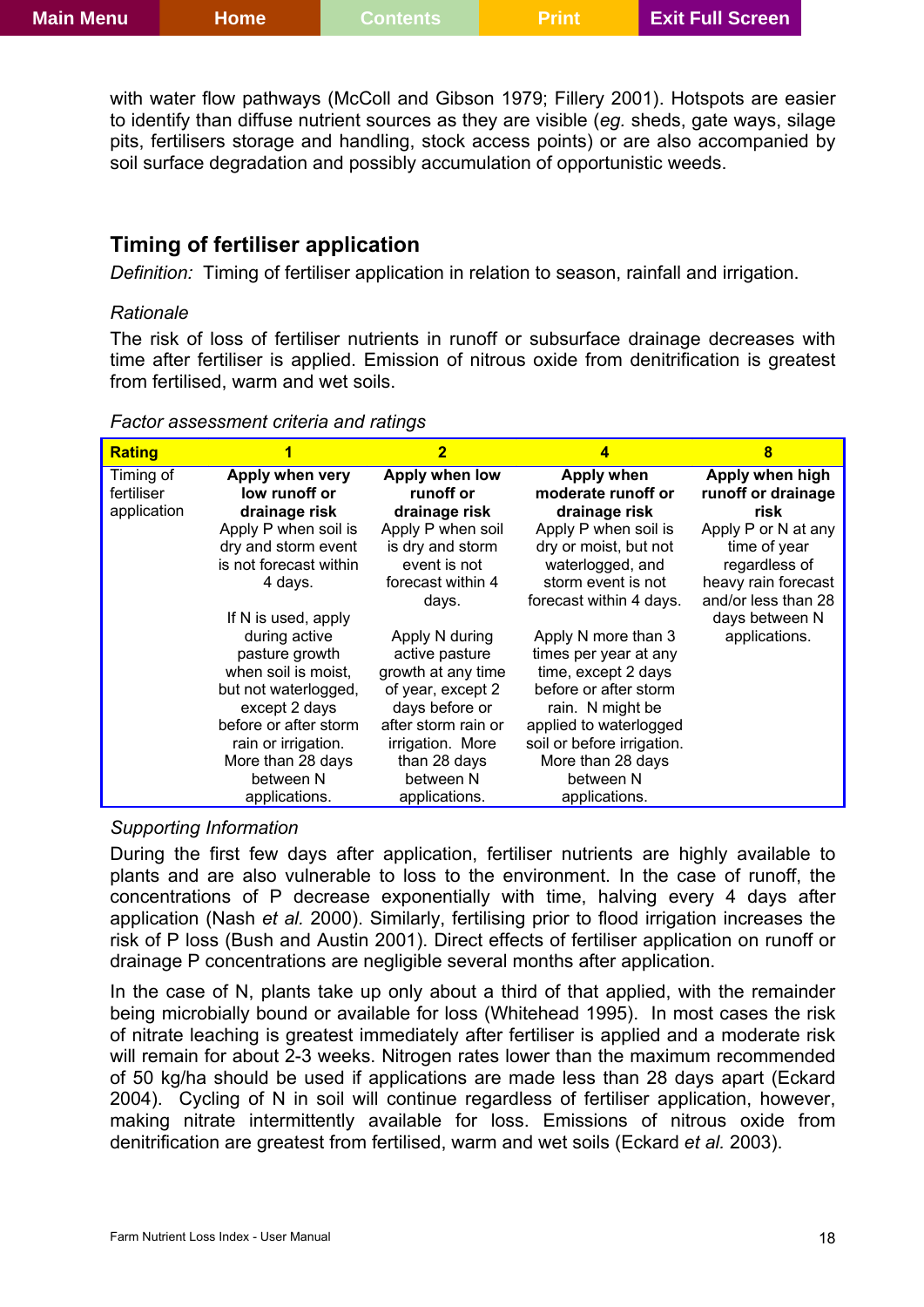#### <span id="page-18-0"></span>**Effluent rate**

*Definition:* Typical rate of effluent applied. Effluent includes dairy shed effluent and wash, effluent pond slurry, dairy factory effluent, reclaimed water, feedpad solids, re-use dam water and other animal manures

#### *Rationale*

Concentrations of N and P in drainage and runoff increase as annual rates, and concentrations per application of effluent increase.

| Factor assessment criteria and ratings |
|----------------------------------------|
|----------------------------------------|

| <b>Rating</b>        |                                                                              |                                                                                                                                 |                                                                                                                              |
|----------------------|------------------------------------------------------------------------------|---------------------------------------------------------------------------------------------------------------------------------|------------------------------------------------------------------------------------------------------------------------------|
| <b>Effluent rate</b> | <b>Applications match</b><br>pasture needs                                   | Low rate regardless of<br>pasture needs                                                                                         | Effluent not tested and/or<br>applied at high rate                                                                           |
|                      | Applied according to<br>pasture needs and after<br>testing effluent quality. | Low rate irrespective of soil<br>condition or plant needs:<br>eg. $<$ 25 mm ha <sup>-1</sup> dairy<br>effluent per application. | High rate irrespective of soil<br>condition or plant needs:<br>$>$ 25 mm ha <sup>-1</sup> dairy effluent<br>per application. |

#### *Supporting Information*

Applying effluent at rates in excess of that used by the pasture increases the risk of nutrient loss. A rate of 25 mm ha<sup>-1</sup> is approximately the maximum N that should be applied in a single dressing. However, the composition of the effluent is highly variable depending upon the effluent source and collection system. For example, dairy effluent in second ponds have lower nutrient content than from first ponds, so will always be less risky to apply than first pond effluent. Rates of effluent up to 200 kg N ha<sup>-1</sup> ( $\sim$ 130 mm and 44 kg P ha<sup>-1</sup>) applied in small doses over the dry season did not markedly increase nutrient losses in runoff or drainage compared with pasture where no effluent was applied because the extra nutrients were used for pasture growth (Jacobs and Ward 2006). Increases in soil potassium, salt and sodicity are likely after repeated effluent applications and need to be monitored.

### **Effluent application timing**

*Definition:* The time of the year, frequency and proximity to rainfall.

#### *Rationale*

The risk of loss of effluent nutrients in runoff or subsurface drainage decreases with time after effluent is applied.

| <b>Rating</b>                         |                                                                                                                                                |                                                                                                                                          |                                                                                                  | 8                                                                                                                                  |
|---------------------------------------|------------------------------------------------------------------------------------------------------------------------------------------------|------------------------------------------------------------------------------------------------------------------------------------------|--------------------------------------------------------------------------------------------------|------------------------------------------------------------------------------------------------------------------------------------|
| Effluent<br>application<br>and timing | Summer or Autumn<br>surface application<br>or incorporation.<br>Back - up recycle<br>dam used to capture<br>excess flood<br>irrigated effluent | Spring application<br>when no heavy rain<br>forecast for 7 days<br>'Short watering' used<br>to eliminate runoff<br>from flood irrigation | Effluent applied<br>when soils already<br>waterlogged or<br>heavy rain expected<br>in $<$ 7 days | Effluent applied to<br>land during winter<br>and/ or no effluent<br>storage system and/<br>or effluent drains<br>directly off-farm |

#### *Factor assessment criteria and ratings*

#### *Supporting Information*

Effluent, like fertiliser, that is applied to wet soil when rain is forecast can lead to considerable nutrient losses in runoff and drainage (Preedy *et al.* 2001). The physical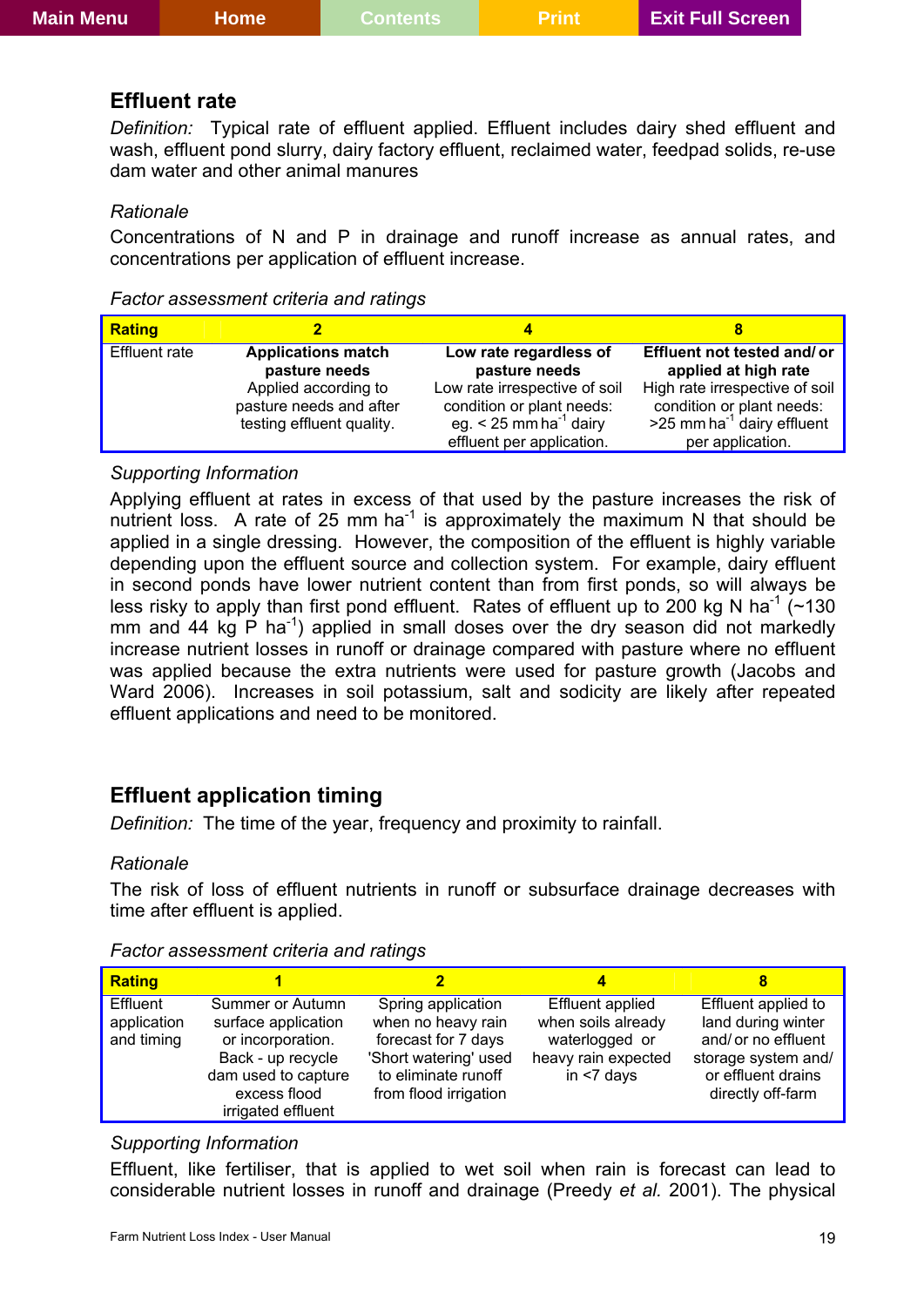<span id="page-19-0"></span>and chemical composition of effluent varies with time, effluent retention system and diet of the animal. However, organic forms of P, which are found in manure, are less readily adsorbed by soil than inorganic forms in fertilisers (Chardon *et al.* 1997) which increases the risk of P loss via both subsurface flow and runoff after effluent application. Also see Department of Primary Industries Victoria information notes on Effluent Management at <http://www.dpi.vic.gov.au/dpi/nreninf.nsf>.

### **Stocking rate**

*Definition:* Average yearly stocking rate for the area being assessed.

### *Rationale*

The availability of nutrients for movement from pastures in runoff, drainage and gaseous emission generally increases with increasing stocking rate.

*Factor assessment criteria and ratings* 

| <b>Rating</b>                |                                                                          |                                              |                                          |                                                             |
|------------------------------|--------------------------------------------------------------------------|----------------------------------------------|------------------------------------------|-------------------------------------------------------------|
| Stocking rate<br>per hectare | Low<br>1.5 or less milking                                               | <b>Medium</b><br>$1.5 - 2.5$ milking         | High<br>2.5-3.5 milking                  | Very high<br>3.5 or more milking                            |
|                              | <b>COWS</b><br>Less than 1 beef<br>cattle<br>8 or fewer DSE <sup>1</sup> | <b>COWS</b><br>1-1.5 beef cattle<br>9-13 DSE | cows<br>1.5-2 beef cattle<br>14 - 24 DSE | <b>COWS</b><br>More than 2 beef<br>cattle<br>25 or more DSE |

<sup>1</sup>DSE, dry sheep equivalent

<sup>2</sup>Stocking rate is not directly comparable across stock types. The stocking rate ranges represent the stocking rates used within each industry.

### *Supporting Information*

When nutrients are cycled through the animal they are transformed into forms that are readily transported from pastures by water and as gaseous emissions, which increases the risk of loss to the environment (Tate *et al.* 2000; Di and Cameron 2002). To support higher stocking rates, higher rates of nutrient inputs are normally required (Di and Cameron 2002) and in the case of dairy cattle, 75 - 80% of N consumed is excreted, so the risk of nutrient losses from pastures increases with stocking rate. As well as this, Smith and Monaghan (2003) found that N and P losses in overland flow were greatest within the 1 to 2 week period following spring grazing, rather than the period shortly following P fertiliser applications. Therefore losses were greater in the presence of a grazing animal, compared with fertiliser only (Monaghan *et al.* 2003; Mundy *et al.* 2003).

### **Pasture type**

*Definition:* Dominant pasture composition indicates plant perenniality and rooting depth.

### *Rationale*

Perennial species have a longer growing season than annual species, and deeper rooted plants exploit a greater volume of soil than shallow rooted species. Summer active species are also able to use rain when it falls in summer rainfall environments. Therefore swards dominated by perennial, deep rooted and summer active species use more water on an annual basis, leading to less drainage.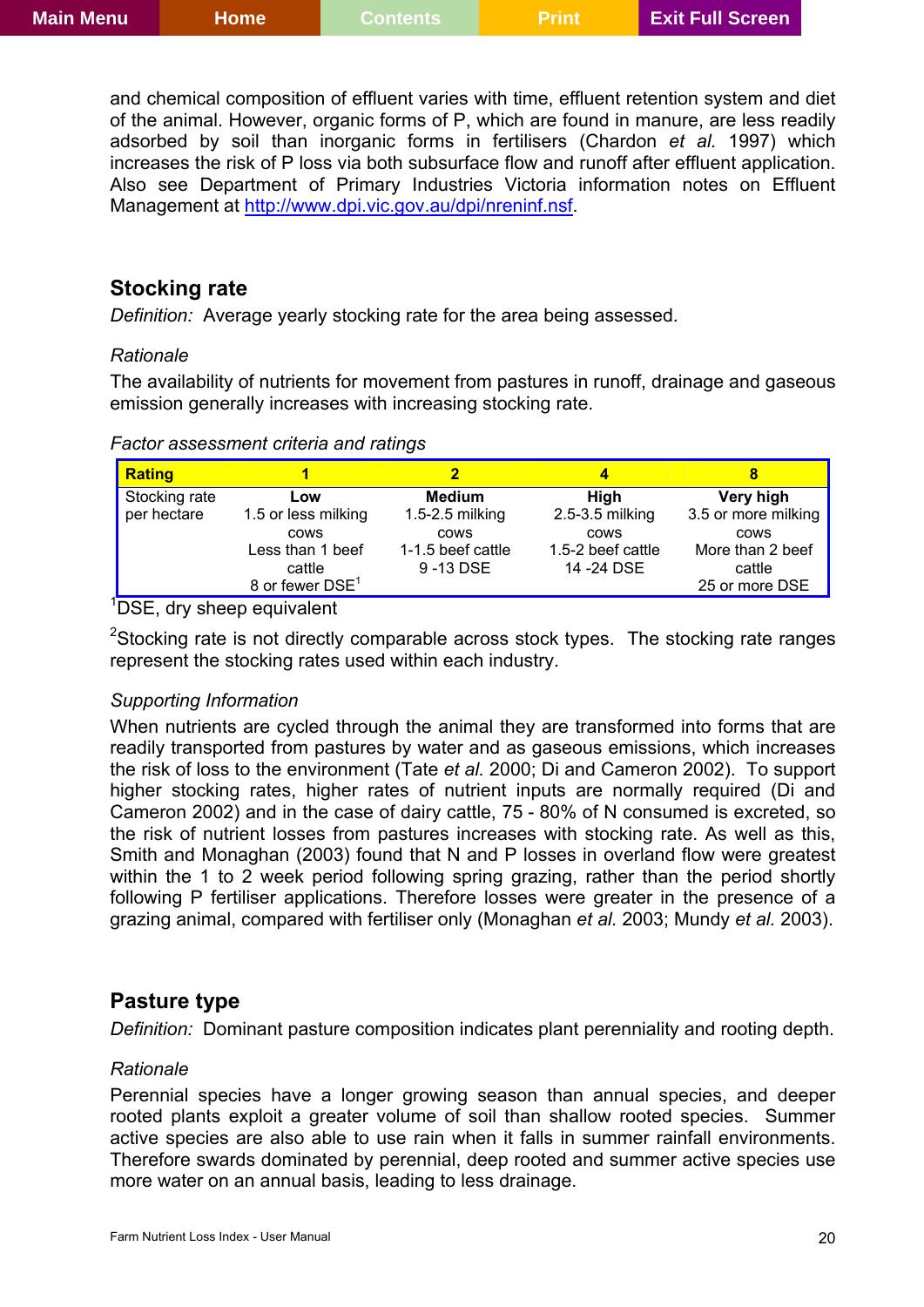#### <span id="page-20-0"></span>*Factor assessment criteria and ratings*

| <b>Rating</b> |                              |                                                                                  |                                                                                                                        |                                                                                              |
|---------------|------------------------------|----------------------------------------------------------------------------------|------------------------------------------------------------------------------------------------------------------------|----------------------------------------------------------------------------------------------|
| Pasture type  | Lucerne<br>eg > 30% lucerne. | Deep rooted<br>perennials<br>eg >30% phalaris,<br>kikuyu or native red<br>grass. | <b>Shallow rooted</b><br>perennials<br>eg > 30% perennial<br>ryegrass, white<br>clover, cocksfoot or<br>wallaby grass. | <b>Annual Species</b><br>such as grasses<br>and sub clover, eg<br><30% perennial<br>species. |

### *Supporting Information*

Field and modelling studies in high winter rainfall zones have demonstrated that replacing annual pasture species with deeper-rooted perennial species can reduce the volume of deep drainage (Ridley *et al.* 1997; Heng *et al.* 2001; White *et al.* 2003). Summer activity allows plants to use summer rain when it falls.

### **Groundcover**

*Definition:* Lowest level of groundcover (%) during the year

Groundcover includes any green or dead pasture, organic matter, dung, leaves, sticks, stubble and rocks, either in the plant canopy or in contact with the soil surface.

#### *Rationale*

Runoff and erosion from pastures increases markedly when groundcover falls below 70%.

#### *Factor assessment criteria and ratings*

| <b>Rating</b> |      |               |            |      |
|---------------|------|---------------|------------|------|
| Groundcover   | .80% | 80%<br>$\sim$ | $50 - 70%$ | 50 % |

#### *Supporting Information*

During intense rainfall or when runoff occurs on bare soil, nutrients attached to soil and organic matter can be lost via erosion. When groundcover is greater than 70%, bare ground tends to occur in isolated patches so runoff can re-infiltrate and eroded sediment is trapped by plant material, whereas as groundcover decreases and the bare patches connect, the erosivity of runoff increases (Lang and McDonald 2005). Therefore the importance of groundcover in reducing runoff and erosion generally increases as rainfall amount and intensity increase (Murphy *et al.* 2004). In southern or winter rainfall regions, 50% groundcover has been identified as an important threshold for reducing the risk of erosion (Ridley *et al.* 1997).

### **Irrigation**

Irrigating pasture increases the potential amount of surplus water in an environment. Therefore if irrigation is used, the surplus water rating is increased to next score level. See section on *Surplus water and storm likelihood* for further details.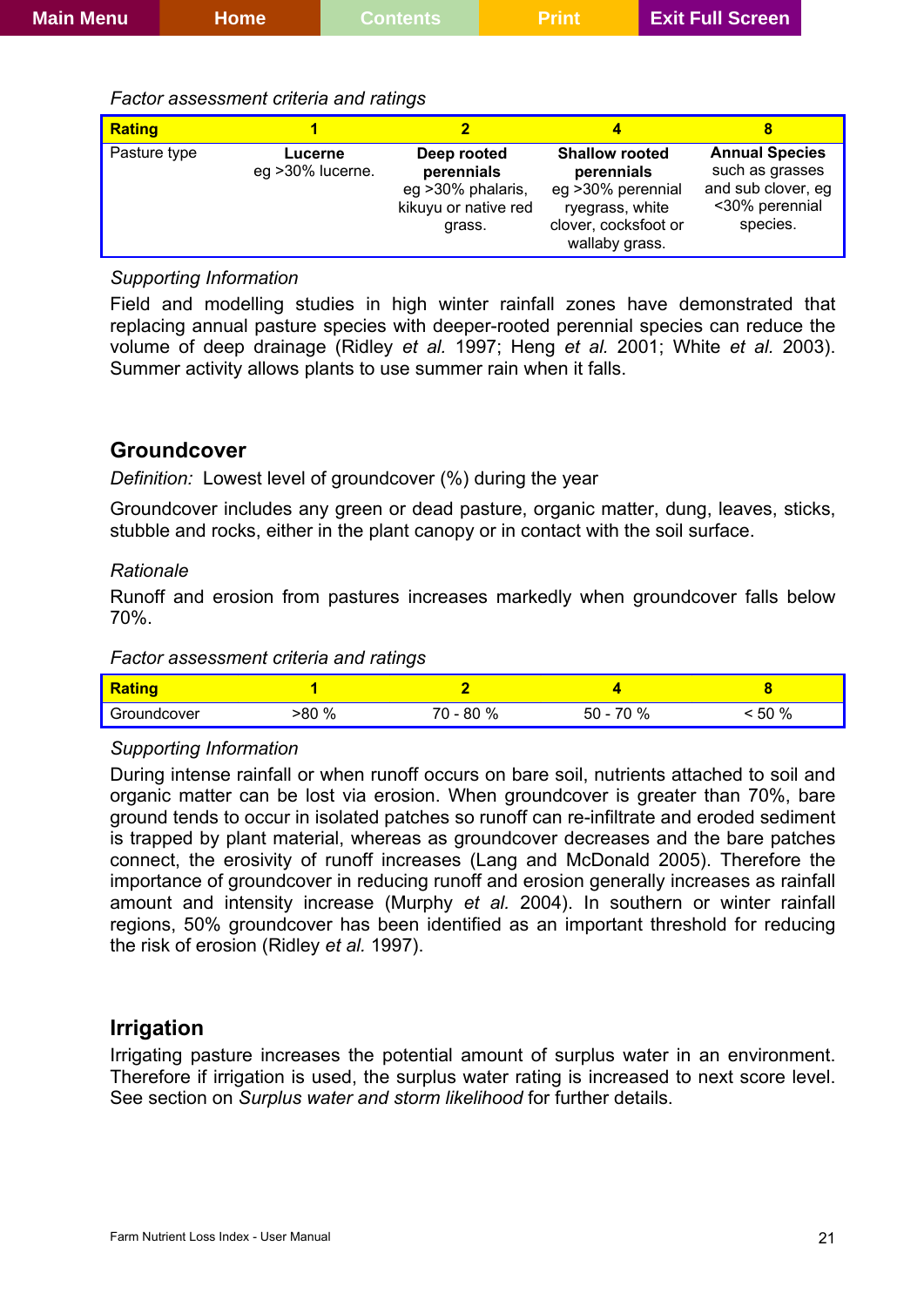<span id="page-21-0"></span>

| <b>Main Menu</b> | Home | Contents. | <b>\Prink</b> | <b>Exit Full Screen</b> |  |
|------------------|------|-----------|---------------|-------------------------|--|
|                  |      |           |               |                         |  |

# **GLOSSARY**

| <b>Term</b>                  | <b>Definition</b>                                                                                                                               |
|------------------------------|-------------------------------------------------------------------------------------------------------------------------------------------------|
| Converging slope             | Slopes that meet at the base in a drainage line.                                                                                                |
| Deep drainage                | Vertical drainage past the root zone.                                                                                                           |
| Diverging slope              | Slopes that meet at the top at a peak or ridge                                                                                                  |
| Drainage                     | Movement of water past the root zone.                                                                                                           |
| Effluent                     | The time of the year, frequency and proximity to rainfall.                                                                                      |
| application                  |                                                                                                                                                 |
| timing                       |                                                                                                                                                 |
| <b>Effluent</b> rate         | Typical rate of effluent applied.                                                                                                               |
| Fertiliser N rate            | Typical rate of fertiliser N applied per application and per year (kg N/ha).                                                                    |
| Fertiliser P rate            | Typical amount of fertiliser P applied annually (kg P/ha).                                                                                      |
| Gaseous emission             | Emission of nitrous oxide significant to exacerbating the greenhouse<br>effect.                                                                 |
| Groundcover                  | Lowest level of groundcover (%) during the year. Groundcover includes                                                                           |
|                              | any green or dead pasture, organic matter, dung, leaves, sticks, stubble                                                                        |
| Groundwater                  | and rocks, in the plant canopy or in contact with the soil surface.<br>Minimum depth to groundwater table at the wettest time of year (excludes |
| depth                        | temporary shallow water tables after rain).                                                                                                     |
| Irrigation                   | Water applied to paddock.                                                                                                                       |
| Land                         | Two or more paddocks that are physically similar and managed in the                                                                             |
| management                   | same way.                                                                                                                                       |
| unit                         |                                                                                                                                                 |
| Land shape                   | Topographic shape of the assessment area (eg. uniform, converging or<br>diverging slope).                                                       |
| <b>Nutrient hotspot</b>      | Area where excess nutrients are likely to have accumulated at the soil                                                                          |
|                              | surface (eg. near feed or watering points, gates and yards).                                                                                    |
| Pasture type                 | Dominant pasture type (>30%) indicating perenniality, rooting depth and<br>season(s) of activity.                                               |
| Proximity to                 | Distance from midpoint of assessment area to the receiving waterway                                                                             |
| waterway                     | (river, stream or creek) that leaves the farm.                                                                                                  |
| <b>Risk</b>                  | Chance (likelihood) and degree of severity (magnitude) of a nutrient loss<br>event or process occurring.                                        |
| Runoff                       | Movement of water across the soil surface.                                                                                                      |
| Runoff modifying<br>features | Overall effect of natural or man made features that accelerate, slow or<br>prevent water from leaving the farm.                                 |
| Slope                        | Average hill slope gradient of the assessment area.                                                                                             |
| Soil P test                  | Colwell or Olsen soil test for plant available phosphorus.                                                                                      |
| Soil profile type            | Structure and texture of the top 100 cm of the soil profile.                                                                                    |
| Source factors               | Factors that influence the availability of nutrients such as fertiliser<br>application rate and timing of application.                          |
| Stocking rate                | Average yearly stocking rate per hectare for the area being assessed.                                                                           |
| Subsurface lateral           | Movement of water laterally through subsurface layers within the root zone                                                                      |
| flow                         | of the soil profile.                                                                                                                            |
| Surplus water                | Surplus water is the rainfall and irrigation not lost as evapotranspiration or<br>held in the soil.                                             |
| Timing of fertiliser         | Timing of fertiliser application in relation to season, rainfall and irrigation.                                                                |
| <b>Topsoil P fixation</b>    | Topsoil P fixation describes the capacity of the soil to bind P.                                                                                |
| <b>Transport factors</b>     | Factors that influence the movement of nutrients such as surplus water<br>and soil profile type.                                                |
| Waterlogged area             | Percentage of assessment area that remains waterlogged to the surface<br>between major rainfall events.                                         |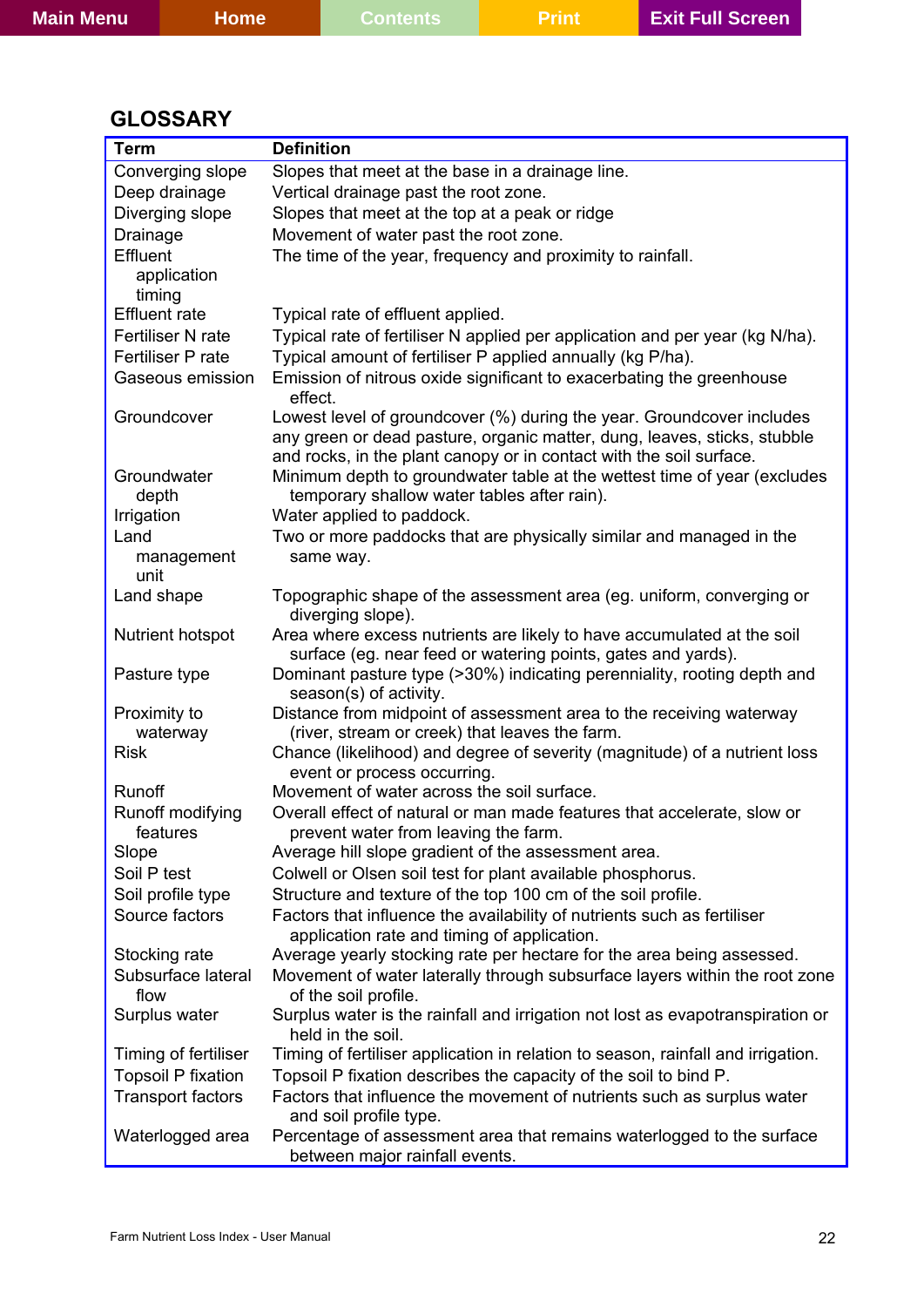### <span id="page-22-0"></span>**REFERENCES**

Betson RP, Marius JB (1969) Source areas of storm runoff. *Water Resources Research* **5**, 574-582.

- Bramley RGV, Roth CH, Wood AW (2003) Risk assessment of phosphorus loss from sugarcane soils A tool to promote improved management of P fertiliser. *Australian Journal of Soil Research* **41**, 627- 644.
- Bundy LG, Ward Good L (2006) The Wisconsin Phosphorus Index Accessed. (UW Extension, [http://wpindex.soils.wisc.edu/index.php\)\).](http://wpindex.soils.wisc.edu/index.php)))
- Bureau of Meteorology (2004) Australian Rainfall Districts. Accessed. (Commonwealth of Australia, [http://www.bom.gov.au/climate/how/raindist.pdf\)\).](http://www.bom.gov.au/climate/how/raindist.pdf)))
- Bush BJ, Austin NR (2001) Timing of phosphorus fertilizer application within an irrigation cycle for perennial pasture. *Journal of Environmental Quality* **30**, 939-946.
- Canterford RP (Ed.) (1987) 'Australian Rainfall and Runoff: a guide to flood estimation Volume 2.' (The Institute of Engineers, Australia: A.C.T, Australia).
- Chambers JM, Wrigley TJ, McComb AJ (1993) The potential use of wetlands to reduce phosphorus export from agricultural catchments. *Fertilizer Research* **36**, 157-164.
- Chardon WJ, Oenema O, delCastilho P, Vriesema R, Japenga J, Blaauw D (1997) Organic phosphorus in solutions and leachate from soils treated with animal slurries. *Journal of Environmental Quality* **26**, 372-378.
- Cooke JG, Dons T (1988) Sources and sinks of nutrients in a New Zealand hill pasture catchment I. Stormflow generation. *Hydrological Processes* **2**, 109-122.
- Costin AB (1980) Runoff and soil and nutrient losses from an improved pasture at Ginninderra, Southern Tablelands, New South Wales. *Australian Journal of Agricultural Research* **31**, 533-546.
- Costin AB, Williams CH (1983) 'Phosphorus in Australia.' (Centre for Resource and Environmental Studies, Australian National University: Canberra).
- Cox JW, Kirkby CA, Chittleborough DJ, Smythe LJ, Fleming NK (2000) Mobility of phosphorus through intact soil cores collected from the Adelaide Hills, South Australia. *Australian Journal of Soil Research* **38**, 973-990.
- Cox JW, McFarlane DJ (1995) The causes of waterlogging in shallow soils and their drainage in southwestern Australia. *Journal of Hydrology* **167**, 175-194.
- Cox JW, Pitman A (2001) Chemical concentrations of overland flow and throughflow from pastures on sloping texture-contrast soils. *Australian Journal of Agricultural Research* **52**, 211-220.
- Di HJ, Cameron KC (2002) Nitrate leaching and pasture production from different nitrogen sources on a shallow stoney soil under flood-irrigated dairy pasture. *Australian Journal of Soil Research* **40**, 317-334.
- Dougherty WJ, Fleming NK, Cox JW, Chittleborough DJ (2004) Phosphorus transfer in surface runoff from intensive pasture systems at various scales: a review. *Journal of Environmental Quality.* **33**, 1973-1988.
- Dunne T (1978) Field studies of hillslope processes. In 'Hillslope Hydrology'. (Ed. M Kirkby) pp. 227-294. (John Wiley and Sons: GB).
- Eckard R (2004) Best Management Practices for Nitrogen in Dairy. [http://www.nitrogen.unimelb.edu.au/.](http://www.nitrogen.unimelb.edu.au/) Accessed 16 August 2004. (The University of Melbourne).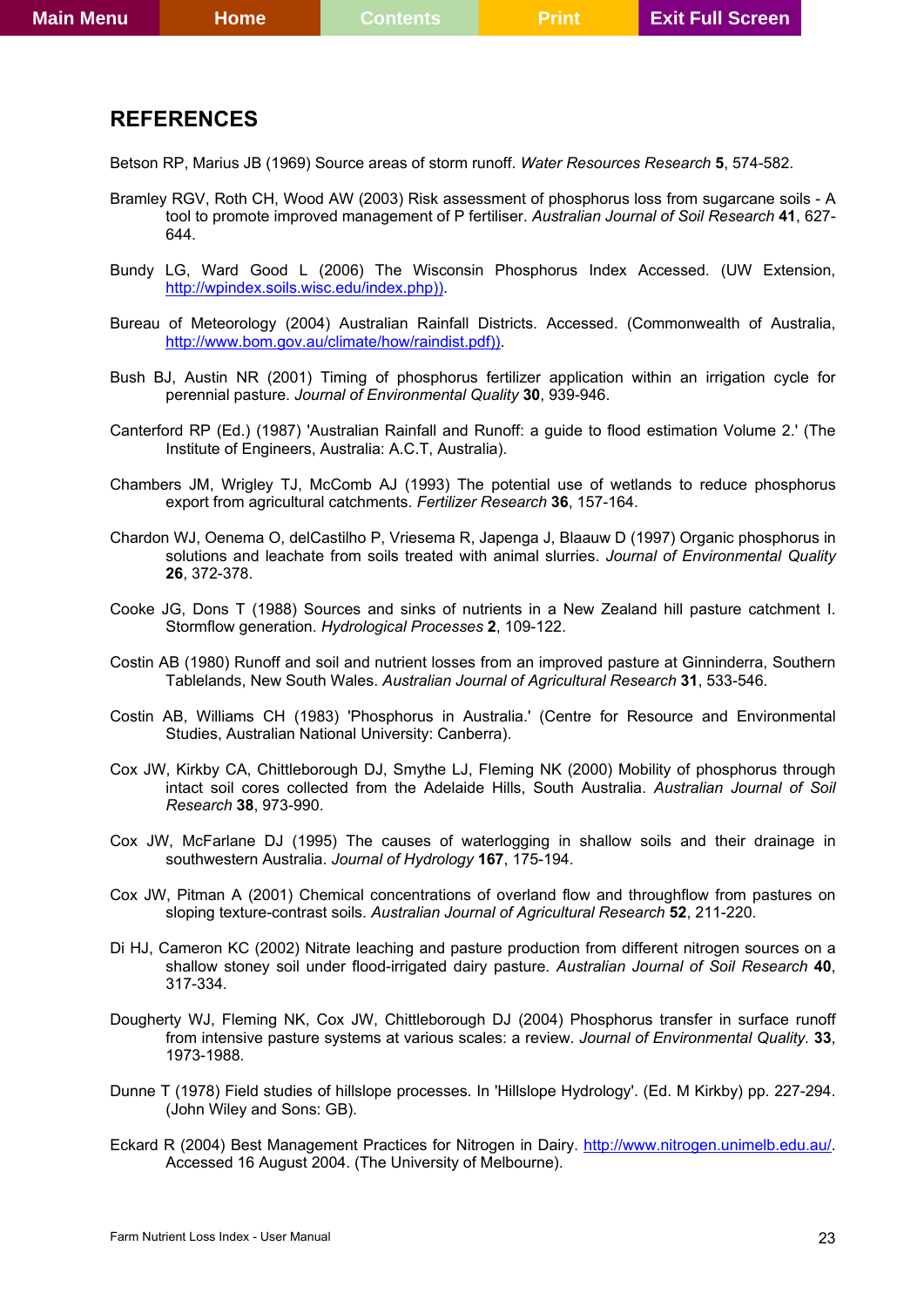- Eckard RJ, Chen D, White RE, Chapman DF (2003) Gaseous nitrogen loss from temperate perennial grass and clover dairy pastures in south-eastern Australia. *Australian Journal of Agricultural Research* **54**, 561-570.
- Fillery IRP (2001) The fate of biologically fixed nitrogen in legume-based dryland farming systems: a review. *Australian Journal of Experimental Agriculture* **41**, 361-381.
- Greenhill NB, Peverill KI, Douglas LA (1983) Surface runoff from sloping, fertilised perennial pastures in Victoria, Australia. *New Zealand Journal of Agricultural Research* **26**, 227-231.
- Hairsine P, Bormann K, Brophy J (2001) Stock tracks and the delivery of pollutants to streams by overland flow. In 'Third Australian Stream Management Conference'. Brisbane, Queensland. (Eds I Rutherford, F Sheldon, G Brierley, C Kenyon) pp. 253-258. (Cooperative Research Centre for Catchment Hydrology).
- Heng LK, White RE, Helyar KR, Fisher R, Chen D (2001) Seasonal differences in the soil water balance under perennial and annual pastures on an acid Sodosol in southeastern Australia. *European Journal of Soil Science* **52**, 227-236.
- Jacobs J, Ward G (2006) Sustainable and economic systems for the re-use of dairy effluent for forage production. Department of Primary Industries, Dairy Australia, Gardiner Foundation, Final Report No. DAV11073, Victoria.
- Lang D, McDonald W (2005) Agfact P2.1.14 Maintaining groundcover to reduce erosion and sustain production. NSW Department of Primary Industries, Agfact No. AGDEX 340/572.
- Ledgard SF, Penno JW, Spronsen MS (1999) Nitrogen inputs and losses from clover/grass pastures grazed by dairy cows, as affected by nitrogen fertilizer application. *Journal of Agricultural Science, Cambridge.* **132**, 215-222.
- Lewis DC, Clarke AL, Hall WB (1981) Factors affecting the retention of phosphorus applied as superphosphate to the sandy soils in South-eastern Australia. *Aust J.Soil Res.* **19**, 167-174.
- McColl RHS, Gibson AR (1979) Downslope movement of nutrients in hill pasture, Taita, New Zealand. 2. Effects of season, sheep grazing, and fertiliser. *New Zealand Journal of Agricultural Research* **22**, 151-161.
- McDowell RW, Monaghan RM, Wheeler D (2005) Modelling phosphorus losses from pastoral farming systems in New Zealand. *New Zealand Journal of Agricultural Research* **48**, 131-141.
- McKergow L, Prosser I, Weaver D, Grayson R, Reed A (2006) Performance of grass and eucalyptus riparian buffers in a pasture catchment, Western Australia, part 2: water quality. *Hydrological Processes* **20**, 2327-2346
- Melland AR, White RE, Chapman DF, McCaskill RM (2003) Predicting P concentrations in runoff from pastures in southern Australia using soil P characteristics. In 'Proceedings of the 2nd International Symposium on Phosphorus Dynamics in the Soil-Plant Continuum'. Perth, Western Australia. (Ed. Z Rengel) pp. 260-261. (University of Western Australia).
- Monaghan RM, Morton JD, McDowell RJ, Drewry JJ, Thorrold BS (2003) The development of environmental best practices for intensive dairying. In 'Proceedings of the New Zealand Society of Animal Production'. Queenstown. (Ed. SW Peterson) pp. 3-6. (New Zealand Society of Animal Production).
- Mundy GN, Nexhip KJ, Austin NR, Collins MD (2003) The influence of cutting and grazing on phosphorus and nitrogen in irrigation runoff from perennial pasture. *Australian Journal of Soil Research* **41**, 675-685.
- Murphy SR, Lodge GM, Harden S (2004) Surface water dynamics in pastures in northern New South Wales. 2. Surface runoff. *Australian Journal of Experimental Agriculture* **44**, 283-298.
- Nash D, Hannah M, Halliwell D, Murdoch C (2000) Factors affecting phosphorus export from a pasturebased grazing system. *Journal of Environmental Quality* **29**, 1160-1166.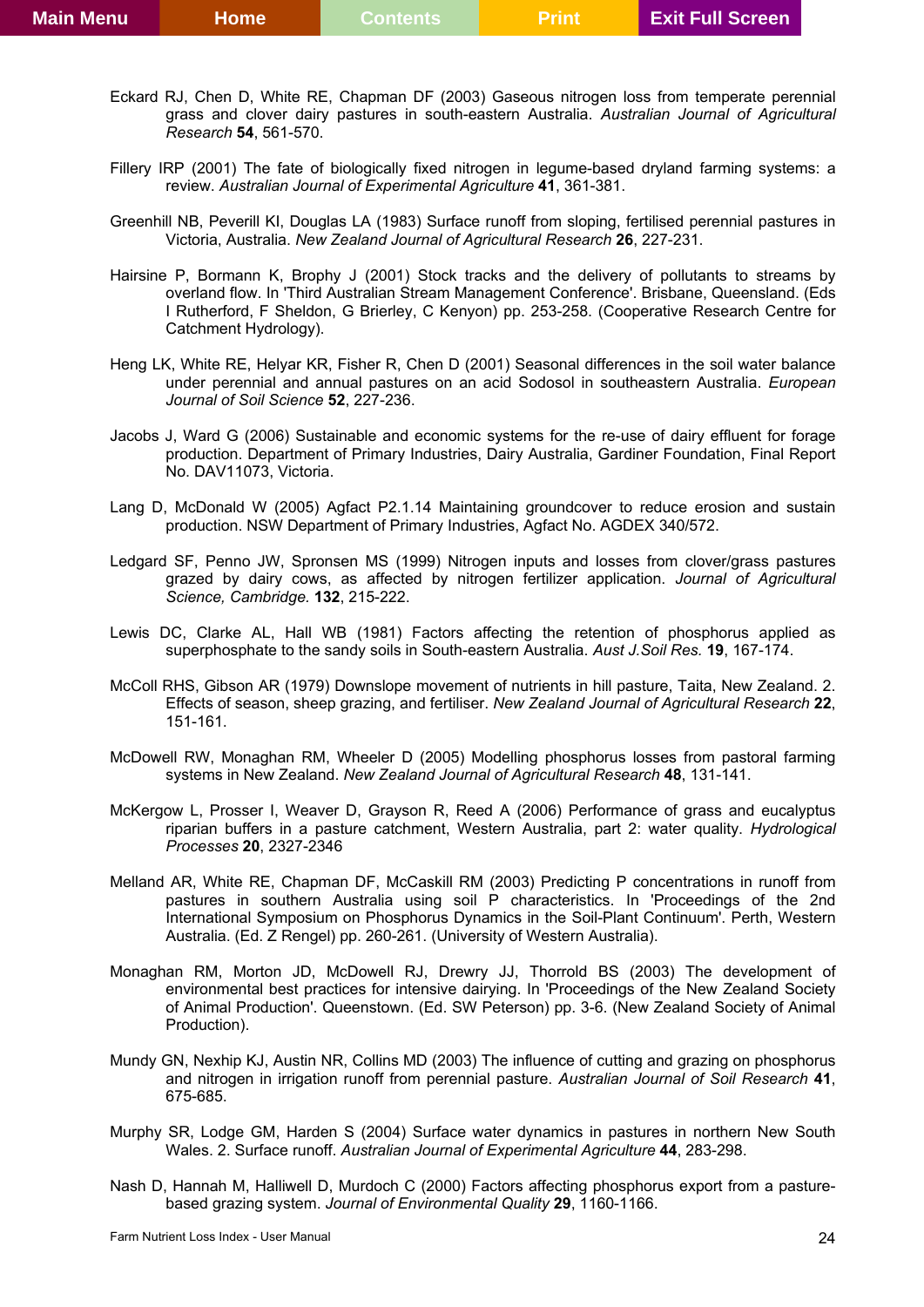- Northcote KH, Hubble GD, Isbell RF, Thompson CH, Bettenay E (1975) 'A Description of Australian Soils.' (Wilke and Co. Ltd.: Victoria).
- Pathan SM, Aylmore LAG, Colmer TD (2002) Reduced leaching of nitrate, ammonium, and phosphorus in a sandy soil by fly ash amendment. *Australian Journal of Soil Research* **40**, 1201-1211.
- Preedy N, McTiernan K, Matthews R, Heathwaite L, Haygarth P (2001) Rapid incidental phosphorus transfers from grassland. *Journal of Environmental Quality* **30**, 2105-2112.
- Rassam D, Littleboy M (2003) Identifying the Lateral Component of Drainage Flux in Hill Slopes. In 'MODSIM 2003 International Congress on Modelling and Simulation'. Jupiters Hotel and Casino, Townsville, Australia. (Ed. DA Post). (Modelling and Simulation Society of Australia and New Zealand Inc.).
- Raupach MR, Kirby JM, Barrett DJ, Briggs PR (2001) Balances of Water, Carbon, Nitrogen and Phosphorus in Australian Landscapes. 1. Project Description and Results. CSIRO Land and Water 40/01.
- Ridley AM, White RE, Simpson RJ, Callinan L (1997) Water use and drainage under phalaris, cocksfoot, and annual ryegrass pastures. *Australian Journal of Agricultural Research* **48**, 1011-1023.
- Ritchie GSP, Weaver DM (1993) Phosphorus retention and release from sandy soils of the Peel-Harvey catchment. *Fertiliser Research* **36**, 115-122.
- Shaffer MJ, Delgado JA (2002) Essentials of a national nitrate leaching index assessment tool. *Journal of Soil and Water Conservation* **57**, 327.
- Sharpley AN, Menzel RG (1987) The impact of soil and fertilizer phosphorus on the environment. *Advances in Agronomy* **41**, 297-324.
- Smettem KRJ, Chittleborough DJ, Richards BG, Leaney FW (1991) The influence of macropores on runoff generation from a hillslope soil with contrasting textural class. *Journal of Hydrology* **122**, 235-252.
- Smith C, Monaghan RM (2003) Nitrogen and phosphorus losses in overland flow from a cattle-grazed pasture in Southland. *New Zealand Journal of Agricultural Research* **46**, 225-237.
- Summers RN, Smirk DD, Karafilis D (1996) Phosphorus retention and leachates from sandy soil amended with bauxite residue (red mud). *Australian Journal of Soil Research* **34**, 555-567.
- Tate KW, Atwill ER, McDougald NK, George MR, Witt D (2000) A method for estimating cattle fecal loading on rangeland watersheds. *Journal of Range Management* **53**, 506-510.
- USDA/NRCS (2001) Agronomy technical note Al-72: Phosphorus Index for Alabama. A Planning tool to Assess and Manage P Movement. United States Department of Agriculture/Natural Resources Conservation Service.
- Wang QJ, McConachy FLN, Chiew FHS, James R, de Hoedt GC, Wright WJ (2001) Climatic Atlas of Australia: Maps of Evapotraspiration. (Commonwealth of Australia, Bureau of Meteorology [http://www.bom.gov.au/climate/average/climatology/evapotrans/text/et-txt.shtml.](http://www.bom.gov.au/climate/average/climatology/evapotrans/text/et-txt.shtml)
- Ward RC, Robinson M (2000) 'Principles of Hydrology.' (McGraw Hill: UK).
- White RE, Christy BP, Ridley AM, Okom AE, Murphy BW, Johnston WH, Michalk DL, Sanford P, McCaskill MR, Johnson IR, Garden DL, Hall DJM, Andrew MH (2003) SGS Water theme: influence of soil, pasture type and management on water use in grazing systems across the high rainfall zone of southern Australia. *Australian Journal of Experimental Agriculture* **43**, 907 - 926.

Whitehead DC (1995) 'Grassland Nitrogen.' (CAB International: Wallingford, UK).

Woods RA, Sivapalan M, Robinson JS (1997) Modeling the spatial variability of subsurface runoff using a topographic index. *Water Resources Research* **33**, 1061-1073.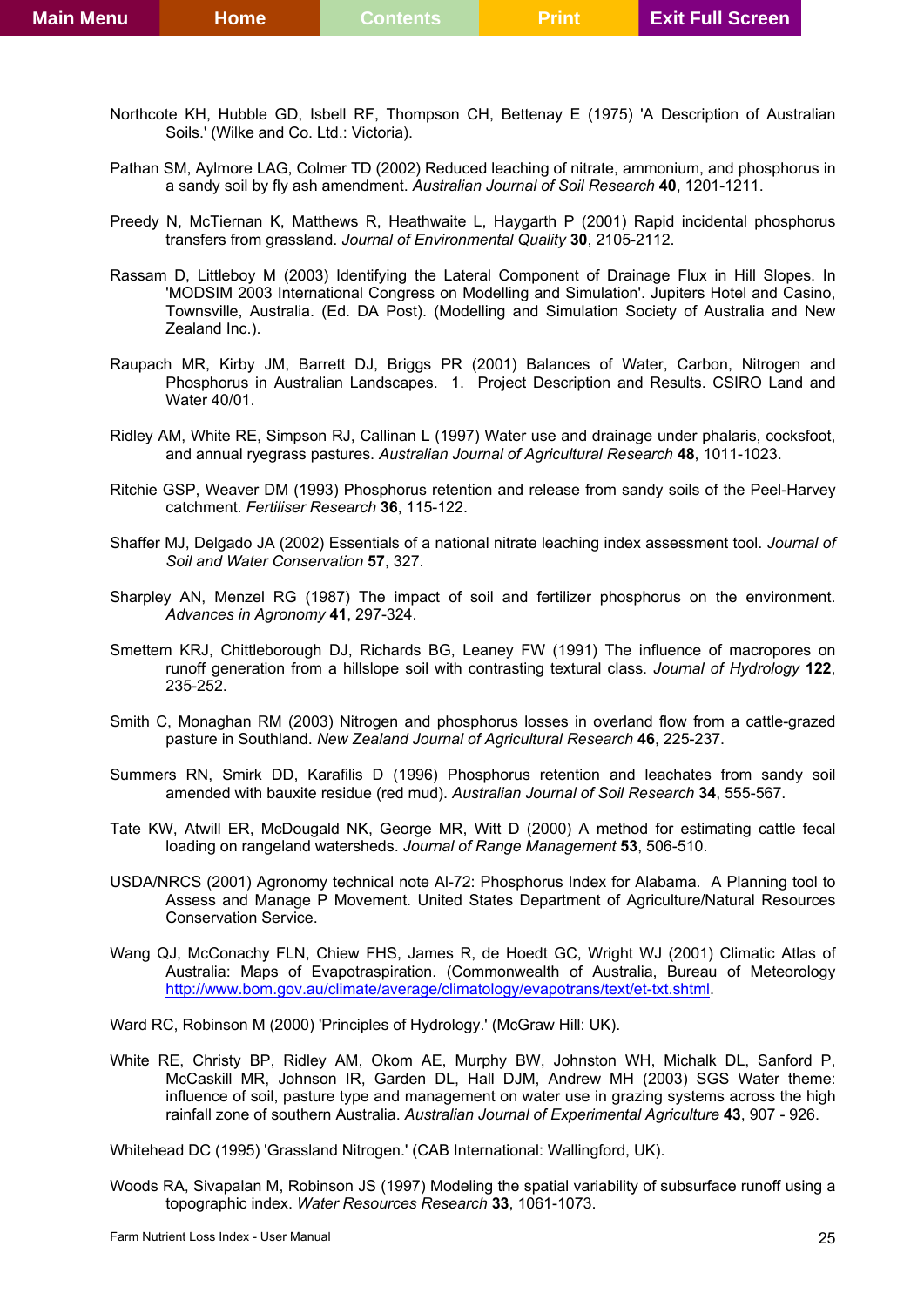### <span id="page-25-0"></span>**APPENDICES**

**Table 1. Weights used in risk score calculation for P and N loss via runoff, subsurface lateral flow and gaseous emission pathways.** 

| N in runoff                                                                                                                                         |
|-----------------------------------------------------------------------------------------------------------------------------------------------------|
| = $0.32 \times$ ((Timing of N $\times$ 0.26) + (Groundcover $\times$ 0.07) + (N fertiliser or effluent rate <sup>1</sup> $\times$ 0.21) + (Stocking |
| rate $\times$ 0.12) + (Nutrient hotspots $\times$ 0.16)) + (Effluent timing $\times$ 0.18))                                                         |
| + 0.68 x ((Slope x 0.06) + (Soil profile type x 0.10) + (Runoff modifying features x 0.09) + (Land shape                                            |
| × 0.06) + (Surplus water × 0.25) + (Waterlogged area × 0.12) + (Groundcover × 0.11) + (Proximity to                                                 |
| waterway $\times$ 0.17) + (Pasture type $\times$ 0.04))                                                                                             |
| N in subsurface lateral flow                                                                                                                        |
| = 0.30 x ((Timing of N x 0.18) + (Nutrient hotspots x 0.15) + (N fertiliser or effluent rate <sup>1</sup> x 0.37) +                                 |
| (Stocking rate $\times$ 0.31))                                                                                                                      |
| + 0.70 x ((Surplus water × 0.20) + (Soil profile type × 0.41) + (Proximity to waterway × 0.24) + (Pasture                                           |
| type $\times$ 0.14))                                                                                                                                |
| N as greenhouse gas emission                                                                                                                        |
| = (Timing of N × 0.14) + (Effluent timing × 0.05) + (Nutrient hotspots × 0.16) + (N fertiliser or effluent rate <sup>1</sup>                        |
| × 0.07) + (Stocking rate × 0.15) + (Waterlogged area × 0.42)                                                                                        |
| P in runoff                                                                                                                                         |
| = $0.40 \times$ ((Timing of P $\times$ 0.19) + (Soil P test $\times$ 0.13) + (Nutrient hotspots $\times$ 0.07) + (P fertiliser or effluent          |
| rate <sup>1</sup> × 0.15) + (Groundcover × 0.25) + (Topsoil P fixation <sub>Runoff</sub> × 0.06) + (Effluent timing × 0.13) +                       |
| (Stocking rate $\times$ 0.13))                                                                                                                      |
| + 0.60 × ((Slope × 0.06) + (Soil profile type × 0.10) + (Runoff modifying features × 0.09) + (Land shape                                            |
| × 0.06) + (Surplus water × 0.25) + (Waterlogged area × 0.12) + (Groundcover × 0.12) + (Proximity to                                                 |
| waterway $\times$ 0.17) + (Pasture type $\times$ 0.04))                                                                                             |
| P in subsurface lateral flow                                                                                                                        |
| = 0.38 x ((Timing of P x 0.14) + (P fertiliser or effluent rate <sup>1</sup> x 0.16) + (Stocking rate x 0.14) + (Soil P test                        |
| × 0.14) + (Nutrient hotspots × 0.17) + (Topsoil P fixation <sub>Drainage</sub> × 0.25))                                                             |
| + 0.62 × ((Surplus water × 0.20) + (Soil profile type × 0.41) + (Proximity to waterway × 0.24) + (Pasture                                           |
| type $\times$ 0.14))                                                                                                                                |

 $1$  Use rating from P application rate or effluent rate, whichever is highest.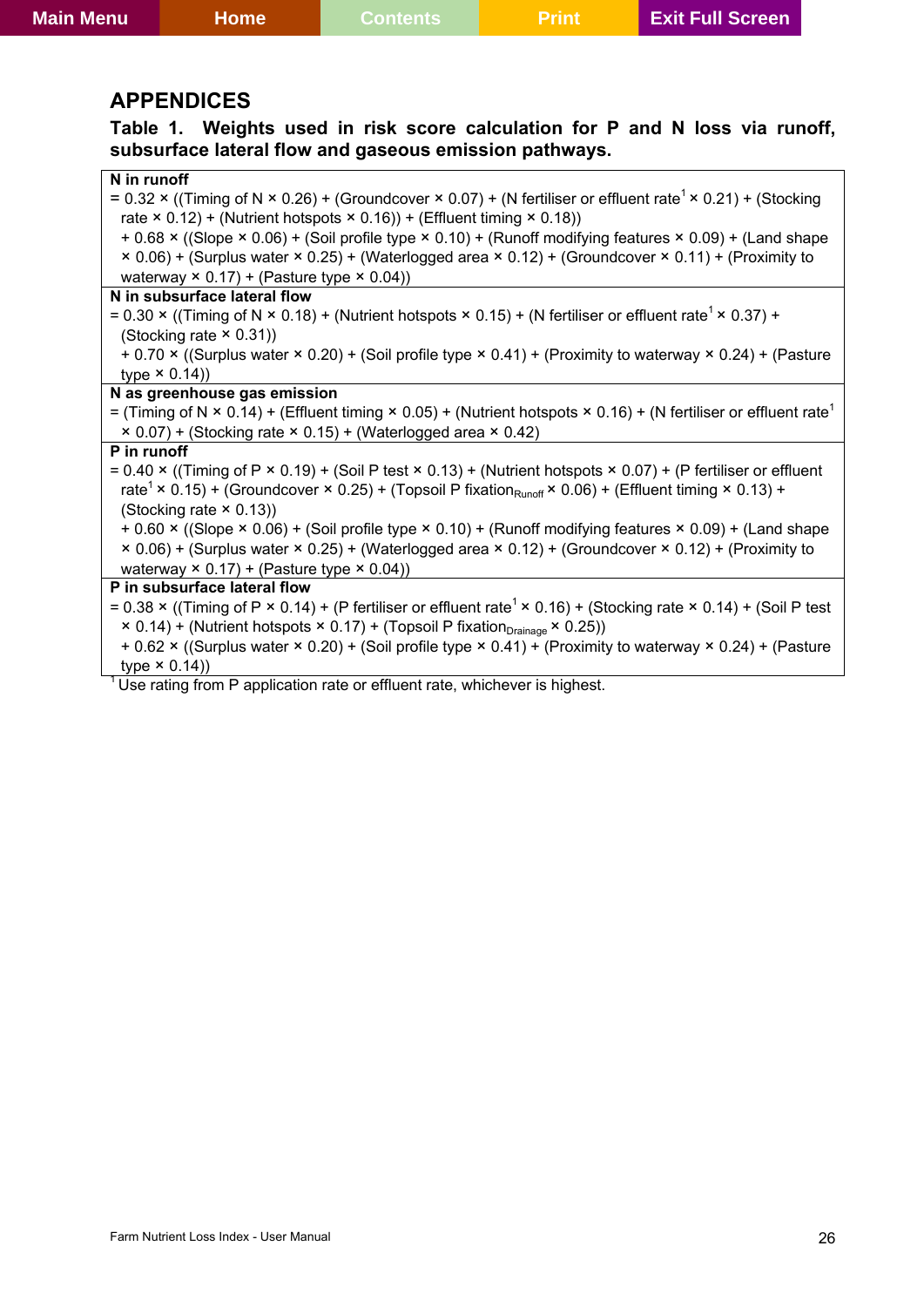<span id="page-26-0"></span>

|  |  |  |  | Table 2.  Weights used in risk score calculation for N loss in deep drainage |  |  |  |  |
|--|--|--|--|------------------------------------------------------------------------------|--|--|--|--|
|--|--|--|--|------------------------------------------------------------------------------|--|--|--|--|

| Source weight $\times$ ((Timing of N $\times$ Q) + (Hotspots $\times$ H) + (N fertiliser or effluent rate <sup>1</sup><br>Risk of N loss in<br>deep drainage =<br>× D) + (Stocking rate × P))<br>+ Transport weight × ((Surplus water × A) + (Pasture type × J) + (Groundwater × F) |               |                            |       |                       |       |       |       |                          |       |       |
|-------------------------------------------------------------------------------------------------------------------------------------------------------------------------------------------------------------------------------------------------------------------------------------|---------------|----------------------------|-------|-----------------------|-------|-------|-------|--------------------------|-------|-------|
|                                                                                                                                                                                                                                                                                     |               | + (Soil profile type × O)) |       |                       |       |       |       |                          |       |       |
|                                                                                                                                                                                                                                                                                     |               | <b>Overall weights</b>     |       | <b>Source weights</b> |       |       |       | <b>Transport weights</b> |       |       |
| <b>Regions</b>                                                                                                                                                                                                                                                                      | <b>Source</b> | <b>Transport</b>           | Q     | н                     | D     | P     | A     | J                        | F     | O     |
| <b>New South Wales</b>                                                                                                                                                                                                                                                              |               |                            |       |                       |       |       |       |                          |       |       |
| <b>North Coast</b>                                                                                                                                                                                                                                                                  |               |                            |       |                       |       | 0.037 |       |                          |       |       |
| Northern Tablelands<br>Queensland                                                                                                                                                                                                                                                   | 0.83          | 0.17                       | 0.560 | 0.150                 | 0.253 |       | 0.125 | 0.567                    | 0.077 | 0.222 |
| Darling Downs Burnett                                                                                                                                                                                                                                                               |               |                            |       |                       |       |       |       |                          |       |       |
| <b>New South Wales</b>                                                                                                                                                                                                                                                              |               |                            |       |                       |       |       |       |                          |       |       |
| Northern Slopes &                                                                                                                                                                                                                                                                   | 0.50          | 0.50                       | 0.560 | 0.150                 | 0.253 | 0.037 | 0.560 | 0.166                    | 0.046 | 0.228 |
| Plains                                                                                                                                                                                                                                                                              |               |                            |       |                       |       |       |       |                          |       |       |
| <b>New South Wales</b>                                                                                                                                                                                                                                                              |               |                            |       |                       |       |       |       |                          |       |       |
| South Coast                                                                                                                                                                                                                                                                         |               |                            |       |                       |       |       |       |                          |       |       |
| <b>South Australia</b><br>Lower Murray                                                                                                                                                                                                                                              |               |                            |       |                       |       |       |       |                          |       |       |
| South East                                                                                                                                                                                                                                                                          | 0.20          | 0.80                       | 0.19  | 0.05                  | 0.28  | 0.481 | 0.183 | 0.184                    | 0.1   | 0.533 |
| <b>Victoria</b>                                                                                                                                                                                                                                                                     |               |                            |       |                       |       |       |       |                          |       |       |
| East Gippsland                                                                                                                                                                                                                                                                      |               |                            |       |                       |       |       |       |                          |       |       |
| <b>West Gippsland</b>                                                                                                                                                                                                                                                               |               |                            |       |                       |       |       |       |                          |       |       |
| <b>New South Wales</b>                                                                                                                                                                                                                                                              |               |                            |       |                       |       |       |       |                          |       |       |
| <b>Central Southern</b>                                                                                                                                                                                                                                                             |               |                            |       |                       |       |       |       |                          |       |       |
| <b>Tablelands</b>                                                                                                                                                                                                                                                                   |               |                            |       |                       |       |       |       |                          |       |       |
| Southern Slopes &<br>Plains                                                                                                                                                                                                                                                         |               |                            |       |                       |       |       |       |                          |       |       |
| <b>South Australia</b>                                                                                                                                                                                                                                                              |               |                            |       |                       |       |       |       |                          |       |       |
| <b>Adelaide Hills</b>                                                                                                                                                                                                                                                               |               |                            |       |                       |       |       |       |                          |       |       |
| Kangaroo Island                                                                                                                                                                                                                                                                     | 0.17          | 0.83                       | 0.337 | 0.16                  | 0.039 | 0.463 | 0.221 | 0.038                    | 0.083 | 0.658 |
| <b>Victoria</b>                                                                                                                                                                                                                                                                     |               |                            |       |                       |       |       |       |                          |       |       |
| <b>North Central</b>                                                                                                                                                                                                                                                                |               |                            |       |                       |       |       |       |                          |       |       |
| North East                                                                                                                                                                                                                                                                          |               |                            |       |                       |       |       |       |                          |       |       |
| South West<br>Wimmera                                                                                                                                                                                                                                                               |               |                            |       |                       |       |       |       |                          |       |       |
| <b>Western Australia</b>                                                                                                                                                                                                                                                            |               |                            |       |                       |       |       |       |                          |       |       |
| <b>Great Southern</b>                                                                                                                                                                                                                                                               |               |                            |       |                       |       |       |       |                          |       |       |
| Queensland                                                                                                                                                                                                                                                                          |               |                            |       |                       |       |       |       |                          |       |       |
| <b>Coastal South East</b>                                                                                                                                                                                                                                                           | 0.30          | 0.70                       | 0.560 | 0.150                 | 0.253 | 0.037 | 0.125 | 0.567                    | 0.077 | 0.222 |
| <b>Dry Subtropics</b>                                                                                                                                                                                                                                                               |               |                            |       |                       |       |       |       |                          |       |       |
| <b>Wet Tropical Coast</b>                                                                                                                                                                                                                                                           |               |                            |       |                       |       |       |       |                          |       |       |
| <b>Tasmania</b>                                                                                                                                                                                                                                                                     |               |                            |       |                       |       |       |       |                          |       |       |
| <b>Midlands East Coast</b>                                                                                                                                                                                                                                                          | 0.25          | 0.75                       | 0.072 | 0.072                 | 0.464 | 0.392 | 0.405 | 0.163                    | 0.246 | 0.186 |
| North East<br>South                                                                                                                                                                                                                                                                 |               |                            |       |                       |       |       |       |                          |       |       |
| <b>Tasmania</b>                                                                                                                                                                                                                                                                     |               |                            |       |                       |       |       |       |                          |       |       |
| North                                                                                                                                                                                                                                                                               | 0.10          | 0.90                       | 0.059 | 0.391                 | 0.219 | 0.330 | 0.272 | 0.039                    | 0.568 | 0.121 |
| North West                                                                                                                                                                                                                                                                          |               |                            |       |                       |       |       |       |                          |       |       |
| <b>Western Australia</b>                                                                                                                                                                                                                                                            |               |                            |       |                       |       |       |       |                          |       |       |
| South West                                                                                                                                                                                                                                                                          | 0.17          | 0.83                       | 0.096 | 0.169                 | 0.368 | 0.368 | 0.176 | 0.045                    | 0.625 | 0.154 |
| <b>West Midlands</b>                                                                                                                                                                                                                                                                |               |                            |       |                       |       |       |       |                          |       |       |
| <b>Western Australia</b>                                                                                                                                                                                                                                                            | 0.47          | 0.53                       | 0.096 | 0.169                 | 0.368 | 0.368 | 0.102 | 0.112                    | 0.479 | 0.308 |
| South Coast                                                                                                                                                                                                                                                                         |               |                            |       |                       |       |       |       |                          |       |       |

 $1$  Use rating from P application rate or effluent rate, whichever is highest.